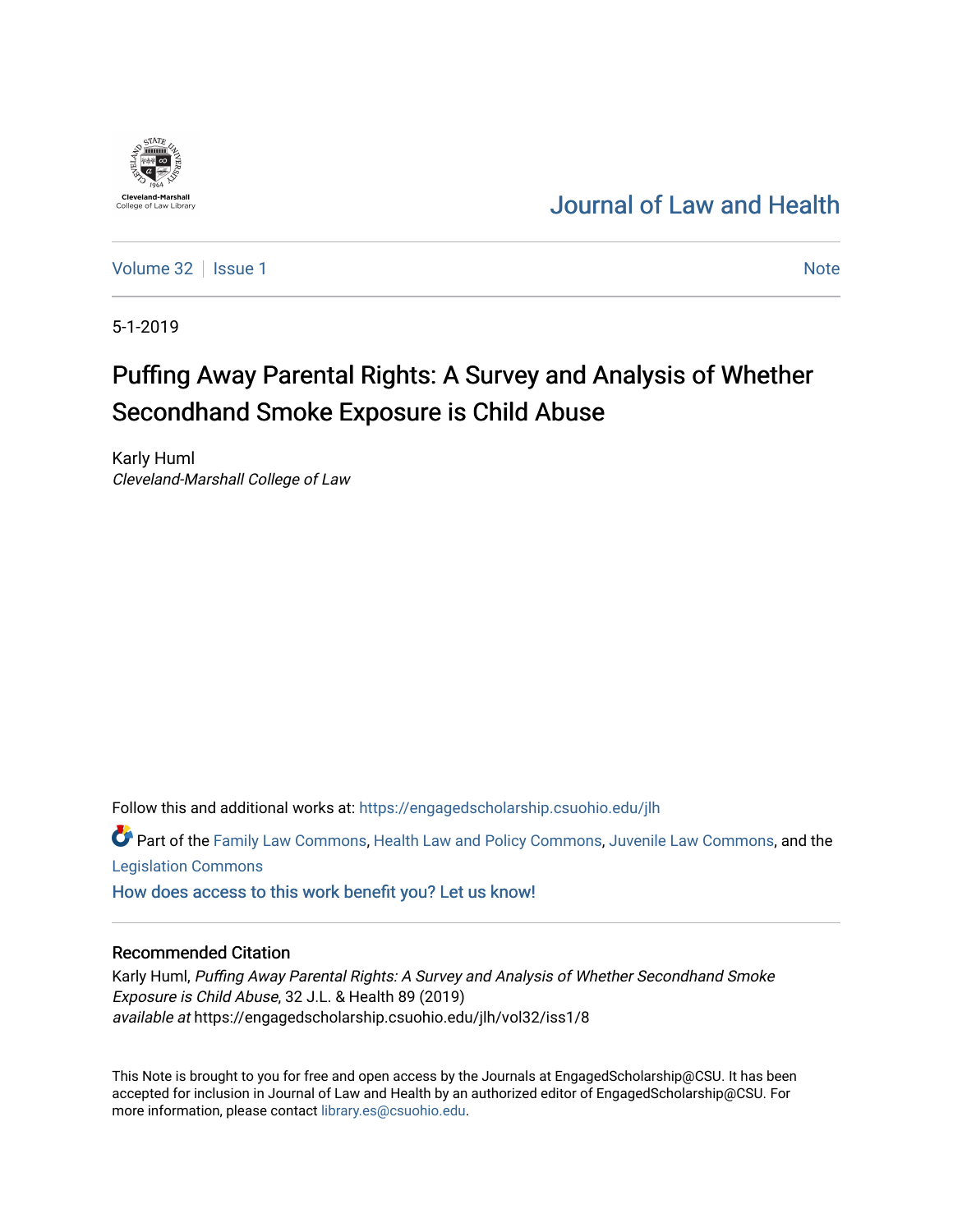# **PUFFING AWAY PARENTAL RIGHTS: A SURVEY AND ANALYSIS OF WHETHER SECONDHAND SMOKE EXPOSURE IS CHILD ABUSE**

# KARLY HUML, CLEVELAND MARSHALL COLLEGE OF LAW, J.D. 2019

| I.   |                 |                                                                            |  |
|------|-----------------|----------------------------------------------------------------------------|--|
| Π.   |                 |                                                                            |  |
|      | А.              |                                                                            |  |
|      | B <sub>1</sub>  |                                                                            |  |
|      | $\mathcal{C}$ . |                                                                            |  |
|      | D.              | Courts and State Legislators Have Taken Three Steps to Begin               |  |
|      |                 |                                                                            |  |
|      |                 | 1.                                                                         |  |
|      |                 | 2.                                                                         |  |
|      |                 | 3.                                                                         |  |
| III. |                 |                                                                            |  |
|      | А.              | There Has Never Been a Successful Constitutional Argument                  |  |
|      |                 |                                                                            |  |
|      |                 | Smoking Bans Do Not Violate the First Amendment Right<br>1.                |  |
|      |                 | to Assembly and Association or to Free Expressive Speech99                 |  |
|      |                 | 2.<br>Smoking Bans Do Not Violate Fourteenth Amendment                     |  |
|      |                 | Rights Under the Equal Protection Clause or the Privileges                 |  |
|      |                 |                                                                            |  |
|      | $B$ .           | Courts Across the Country Have Taken Three Noteworthy and                  |  |
|      |                 | Constitutionally Proper Steps in an Effort to Protect People's             |  |
|      |                 | Health and Welfare Against Secondhand Smoke101                             |  |
|      |                 | The First Step: Weighing Parental Smoking as a Factor in<br>$\mathbf{1}$ . |  |
|      |                 |                                                                            |  |
|      |                 | 2.                                                                         |  |
|      |                 | 3.<br>The Third Step: Smoking Bans in Vehicles with Children               |  |
|      |                 |                                                                            |  |
|      | C.              | The Next Step, Child Abuse Charges - Closing the Loopholes                 |  |
|      |                 | Based on The Constitutional Foundations of the First Three                 |  |
|      |                 |                                                                            |  |
|      |                 | Where Are the Loopholes that Allow Secondhand Smoke<br>1.                  |  |
|      |                 |                                                                            |  |
|      |                 | Why Haven't We Closed the Loopholes?104<br>2.                              |  |
|      |                 | 3.                                                                         |  |
|      |                 | 4.                                                                         |  |
| IV.  |                 |                                                                            |  |
|      |                 |                                                                            |  |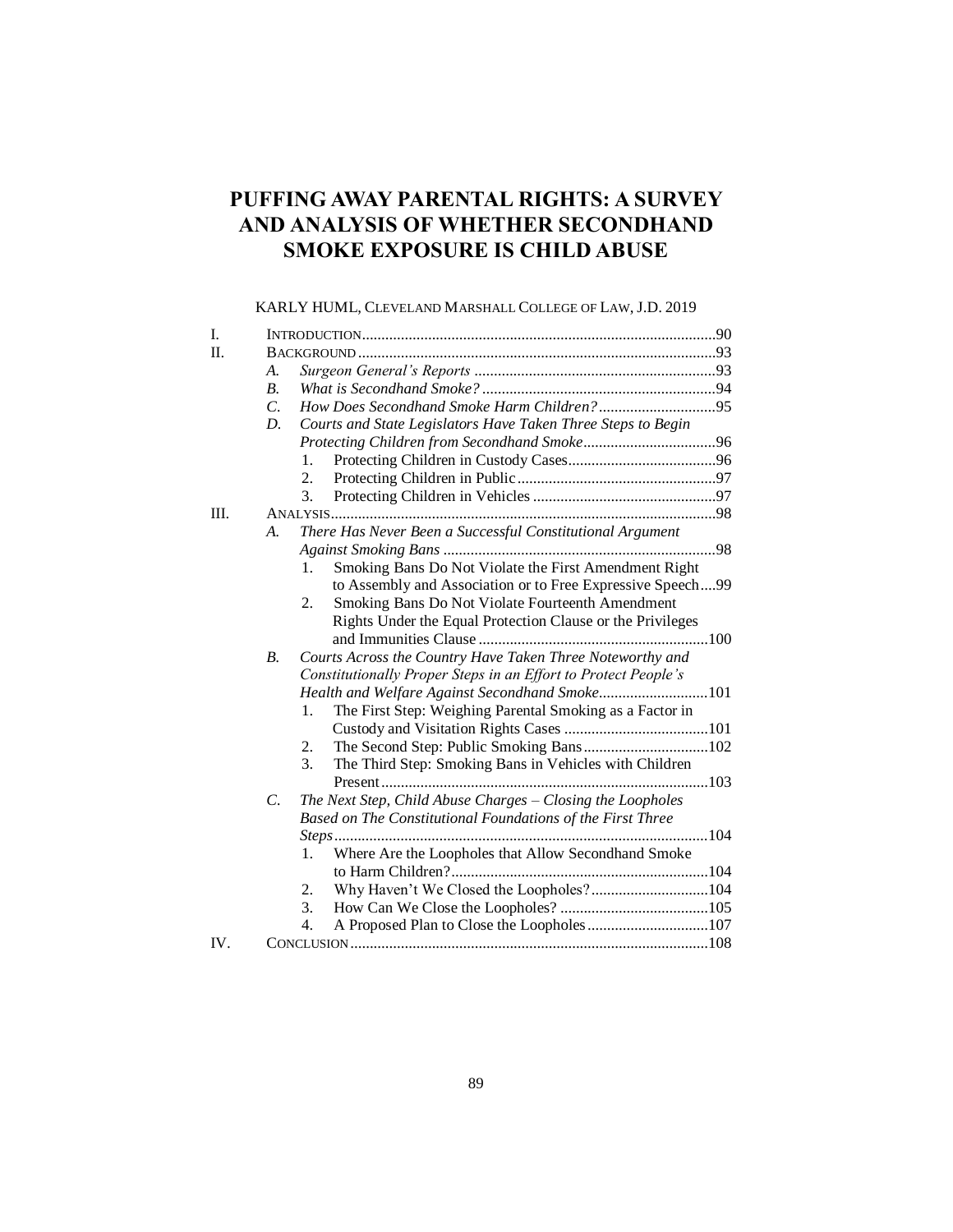#### I. INTRODUCTION

"I will die from secondhand smoke and I have never smoked in my life."<sup>1</sup> This is a quote from Lynda Mitchell, a fifty-two-year-old woman dying of Chronic Obstructive Pulmonary Disease (COPD).<sup>2</sup> From the day Lynda was born, her parents smoked sixty cigarettes every day.<sup>3</sup> By the time she was one-year-old, Lynda suffered from her first bout of pneumonia and was diagnosed with asthma as a young child.<sup>4</sup> From age nine to fourteen, Lynda went to boarding school so she could escape the toxic air she was living in, but her lungs were already permanently damaged.<sup>5</sup> Lynda now has only twenty two percent lung function and relies on an oxygen machine to help her breathe twenty-four hours a day.<sup>6</sup> Sadly, Lynda's story is not unique and foretells the future health concerns for millions of children in the United States.

Like Lynda, over 36 million children in the United States<sup>7</sup> will ingest chemicals that are found in pesticides, batteries, gasoline, embalming fluid, paint thinners, and 7,000 other toxins when they inhale secondhand smoke.<sup>8</sup> Every year, over 300,000 of

<sup>3</sup> *Mother who has never smoked a cigarette has terminal lung disease because of her parents' 60-a-day habit*, *supra* note 1*.* 

<sup>4</sup> *Id*. Infants who are exposed to secondhand smoke are at a much higher risk of being hospitalized for pneumonia before they are one-year-old or dying from Sudden Infant Death Syndrome than children who are not exposed to secondhand smoke. *Protecting Infants and Children from Secondhand Smoke*, HEALTH ALLIANCE PLAN, https://portal.hap.org/health/smoking/infants.php.

<sup>5</sup> *Mother who has never smoked a cigarette has terminal lung disease because of her parents' 60-a-day habit*, *supra* note 1 ("One cigarette in your car, even with the window down, is like forcing a child to spend an evening in a night club full of smokers").

6 *Id.* 

<sup>1</sup> *Mother who has never smoked a cigarette has terminal lung disease because of her parents' 60-a-day habit*, DAILY MAIL (June 23, 2010), http://www.dailymail.co.uk/health/article-1288525/Shes-cigarette-woman-die-smokers-lung-60-day-parents-second-hand-smoke.html.

<sup>&</sup>lt;sup>2</sup> *Id.* The disease is a chronic combination of bronchitis and emphysema caused by noxious particles or gas that trigger an inflammatory response in the lungs. As the air passages become narrower and eventually become fixed, lung capacity is diminished making the simple act of breathing impossible. *Id.* Although COPD is considered a smoker's disease, 20% of people with COPD never smoked and developed the disease from secondhand smoke. Wyatt Myers, *COPD Diagnosis in Non-Smokers*, EVERYDAYHEALTH (July 23, 2012), https://www.everydayhealth.com/copd/copd-diagnosis-in-nonsmokers.aspx.

<sup>7</sup> *See* Centers for Disease Control, U.S. Dep't of Health & Human Servs., *Surgeon General's Report, How Tobacco Smoke Causes Disease* (2010). "Over half of all children in the United States breathe secondhand smoke at home, in cars, or in public places." *Id.* at 13. There were 73.6 million children in the United States in 2016. ChildStats.gov, *Forum on Child and Family Statistics,* https://www.childstats.gov/americaschildren/tables/pop1.asp.

<sup>8</sup> *See* Centers for Disease Control, U.S. Dep't of Health & Human Servs., *Secondhand Smoke: Children in the Home* (2017); *see also* Centers for Disease Control, U.S. Dep't of Health & Human Servs., *supra* note 7. The following is a list of the most abundant of the 7,000 chemicals found in cigarette smoke: Acetone (damages liver and kidneys), Acrolein (found in tear gas), Benzene (found in gasoline; causes several cancers), Benzopyrene (causes lung and skin cancers and is linked to infertility), Cadmium (found in metal coating and batteries; damages the brain, kidneys and liver), Catechol (found in oil and dye; causes high blood pressure and irritates upper respiratory tract), Crotonaldehyde (found in gasoline; irritates immune system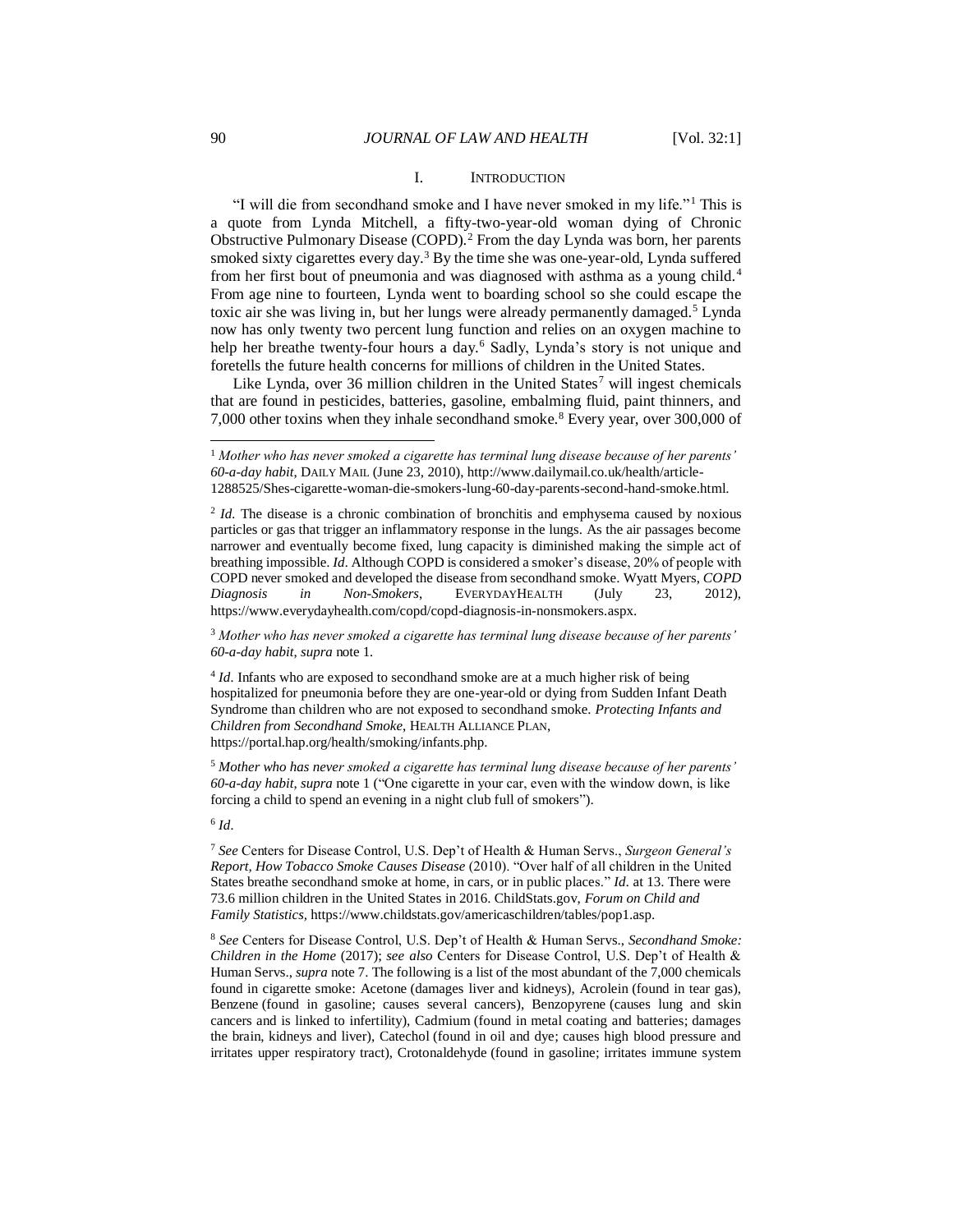those children are reported as suffering from bronchitis, pneumonia, and ear infections caused by the toxins found in secondhand smoke and the high exposure they suffer from their parents' smoking habits.<sup>9</sup> This year, secondhand smoke will hospitalize 15,000 children under the age of two due to respiratory infections.<sup>10</sup>

Secondhand smoke is an issue for everyone in our country and a serious health risk for our children. Children are most heavily exposed to secondhand smoke at home because harmful toxins are unavoidable when living with a smoker.<sup>11</sup> In the 1988 landmark case of *Roofeh v. Roofeh,<sup>12</sup>* a New York Appellate Court took the first step in protecting children from their parents' secondhand smoke in the home. In the course of divorce proceedings, Mr. Roofeh filed for a protection order to shield himself and his children from Mrs. Roofeh's secondhand smoke. The court denied the protection order but ordered Mrs. Roofeh to limit her smoking to a single room in the house and prohibited her from smoking in the presence of her husband and children.<sup>13</sup>

After *Roofeh*, many courts around the country<sup>14</sup> began defending children's constitutional rights by considering parental smoking as a factor in custody and visitation rights and started limiting parents' smoking habits. Subsequently, courts have been partially protecting children from secondhand smoke when their parents are getting divorced. However, children whose families are not going through divorce are still largely unprotected from secondhand smoke because their parents are not at the mercy of the court.<sup>15</sup>

 $^{13}$  *Id.* 

and can cause chromosomal changes), Formaldehyde (found in insulation; damages the digestive system, skin, and lungs), Hydrogen Cyanide (used for gas chamber executions), Lead (damages the brain and kidneys), Nitric Oxide (leads to Alzheimer's disease, Parkinson's disease, and Huntington's disease), Phenol (found in construction materials; damages the central nervous system, cardiovascular system, kidneys, and liver), Quinoline (used to stop corrosion; causes genetic mutation), Styrene (found in fiberglass; heightens risk of leukemia), Toluene (causes confusion, memory loss, and permanent brain damage), Carbon Monoxide (decreases muscle and heart function). Christian Nordqvist, *What Chemicals Are In Cigarette Smoke,* MEDICAL NEWS TODAY (July 13, 2015), https://www.medicalnewstoday.com/articles/215420.php.

<sup>9</sup> *See* Centers for Disease Control, U.S. Dep't of Health & Human Servs., *supra* note 7.

<sup>10</sup> *See* Americans for Nonsmokers' Rights, *Health Effects of Secondhand Smoke on Children* (2009), http://no-smoke.org/document.php?id=212.

<sup>11</sup> *See* Centers for Disease Control, U.S. Dep't of Health & Human Servs.,*Vital Signs: Tobacco Use* (2013),

https://www.cdc.gov/vitalsigns/TobaccoUse/SecondhandSmoke/index.html. About 50% of children aged 3-19 are exposed to secondhand smoke in their home. *Id.* 

<sup>12</sup> Roofeh v. Roofeh*,* 525 N.Y.S.2d 765 (N.Y. App. Div. 1988).

<sup>&</sup>lt;sup>14</sup> *Id.* After *Roofeh*, several states began to factor parental smoking into custody decisions, including Ohio, Delaware, Connecticut, Alabama, Louisiana, and Texas.

<sup>&</sup>lt;sup>15</sup> 50% of children in the United States are not affected by divorce, leaving half of the children in this country unprotected from secondhand smoke. Gretchen Livingston, *Fewer than half of U.S. kids today live in a 'traditional' family,* PEW RESEARCH CENTER (Dec. 22, 2014), http://www.pewresearch.org/fact-tank/2014/12/22/less-than-half-of-u-s-kids-today-live-in-atraditional-family/.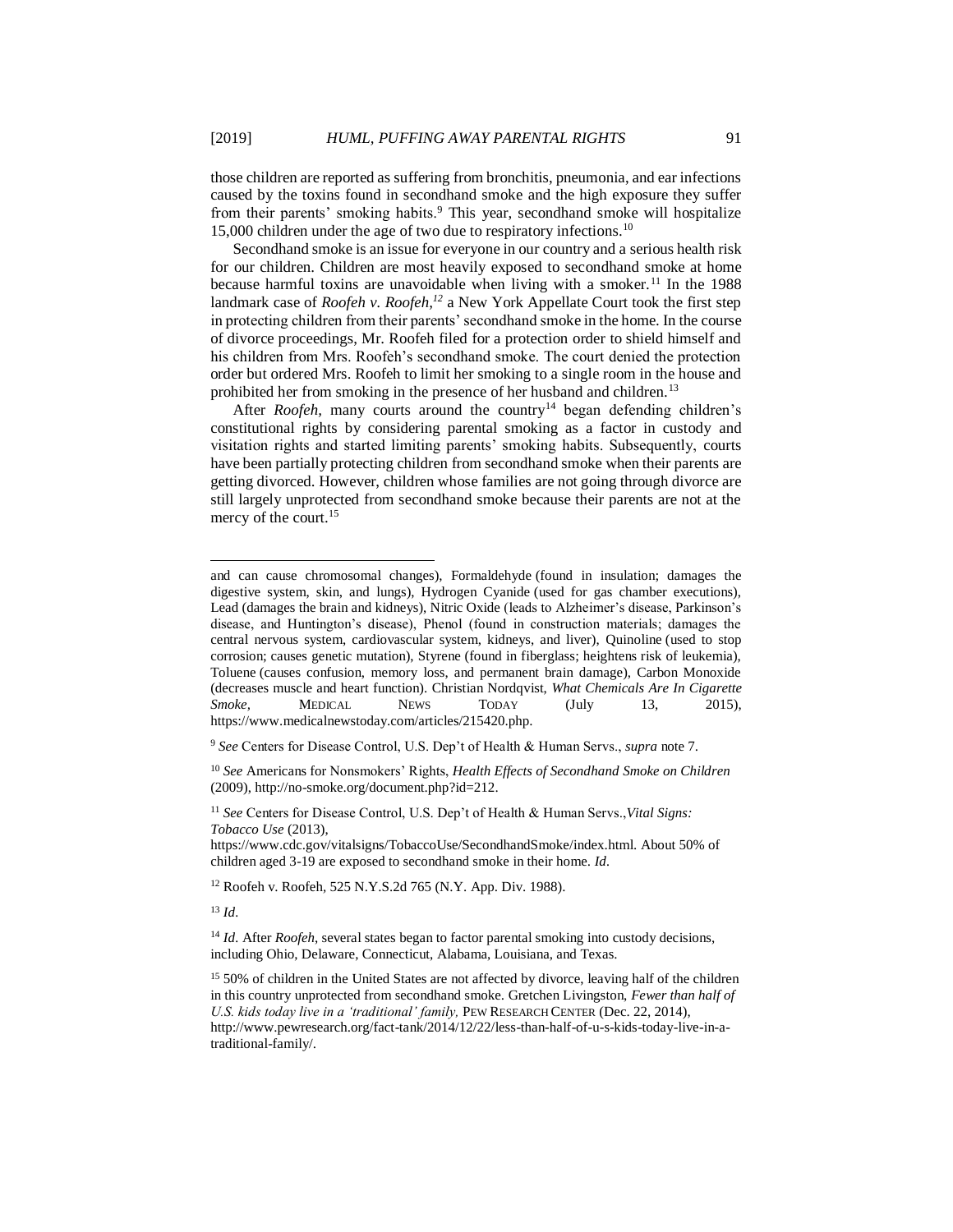Legislators have taken a second step to protect non-smokers from secondhand smoke in workplaces, restaurants, athletic venues, and other public spaces by banning smoking indoors or on the premises and by designating outdoor smoking sections, but these are often unenforced.<sup>16</sup> This is an important step, but non-smoking adults and children are still at risk when smoke carries from room to room and gets blown indoors from designated smoking areas.<sup>17</sup> There is no safe amount of secondhand smoke, thus inhaling it for only a second is dangerous and toxic.<sup>18</sup>

In 2006, Arkansas was one of the first states to take a third step by protecting children from secondhand smoke in vehicles. After only half of a cigarette has been smoked in a car, the air quality levels are ten times higher than what the EPA considers hazardous.<sup>19</sup> These air quality levels are dangerous for everyone, but especially children because their lungs are not yet fully developed.<sup>20</sup> Currently, eight states<sup>21</sup> ban smoking in vehicles with children under specific ages, ranging from 8 to 18.<sup>22</sup> These statutes were enacted to protect children from inhaling toxic chemicals in an enclosed space.<sup>23</sup> While this is another positive step, children are still unprotected in their homes and around their smoking relatives where they are most heavily exposed to secondhand smoke.

<sup>18</sup> *See* Centers for Disease Control, U.S. Dep't of Health & Human Servs*., Surgeon General's Report, The Health Consequences of Involuntary Exposure to Tobacco Smoke* (2006).

<sup>19</sup> *Smoking In Cars Is Toxic*, TOBACCO FREE CA, http://tobaccofreeca.com/secondhandsmoke/in-cars/.

<sup>20</sup> *Id.* A person's lungs are not fully mature and do not reach their full potential capacity until they are 20-25 years old. *Lung Capacity and Aging*, AMERICAN LUNG ASSOCIATION (Mar. 20, 2018)*,* http://www.lung.org/lung-health-and-diseases/how-lungs-work/lung-capacity-andaging.html.

<sup>21</sup> Arkansas (bans smoking with children under the age of 14 in the vehicle), California  $\left($  <18), Louisiana (<13), Maine (<16), Oregon (<18), Puerto Rico (<18), Utah (<16), Vermont (<8).

<sup>22</sup> *See* Americans for Nonsmokers' Rights, *Smoke Free Cars* (2017), http://www.nosmoke.org/learnmore.php?id=616.

<sup>23</sup> *Id.* "Secondhand smoke in cars can be especially harmful to children because cars are small, confined spaces where children are closer to the smoker and the smoke. While a child's lungs are still developing, they can be easily damaged by exposure to the high level of secondhand smoke in a car." Environmental Protection Agency, *Secondhand Smoke and Smoke-free Homes*, https://www.epa.gov/indoor-air-quality-iaq/secondhand-smoke-and-smoke-freehomes.

<sup>16</sup> *See* Centers for Disease Control, U.S. Dep't of Health & Human Servs., *Smoking & Tobacco Use: Secondhand Smoke Facts* (2017),

https://www.cdc.gov/tobacco/data\_statistics/fact\_sheets/secondhand\_smoke/general\_facts/ind ex.htm.

<sup>17</sup> *See* Centers for Disease Control, U.S. Dep't of Health & Human Servs., *supra* note 7. In addition to blowing from room to room or across open air, researches have begun studying the issue of "thirdhand" smoke, which is secondhand smoke that lingers on the walls, chairs, tables, clothing, and other objects long after the actual smoke is gone. This "thirdhand" smoke contains residual of the most abundant and powerful toxins. Americans for Nonsmokers' Rights, *Thirdhand Smoke Harms People Even After Smoking Stops* (2019), https://nosmoke.org/smokefree-threats/thirdhand-smoke/.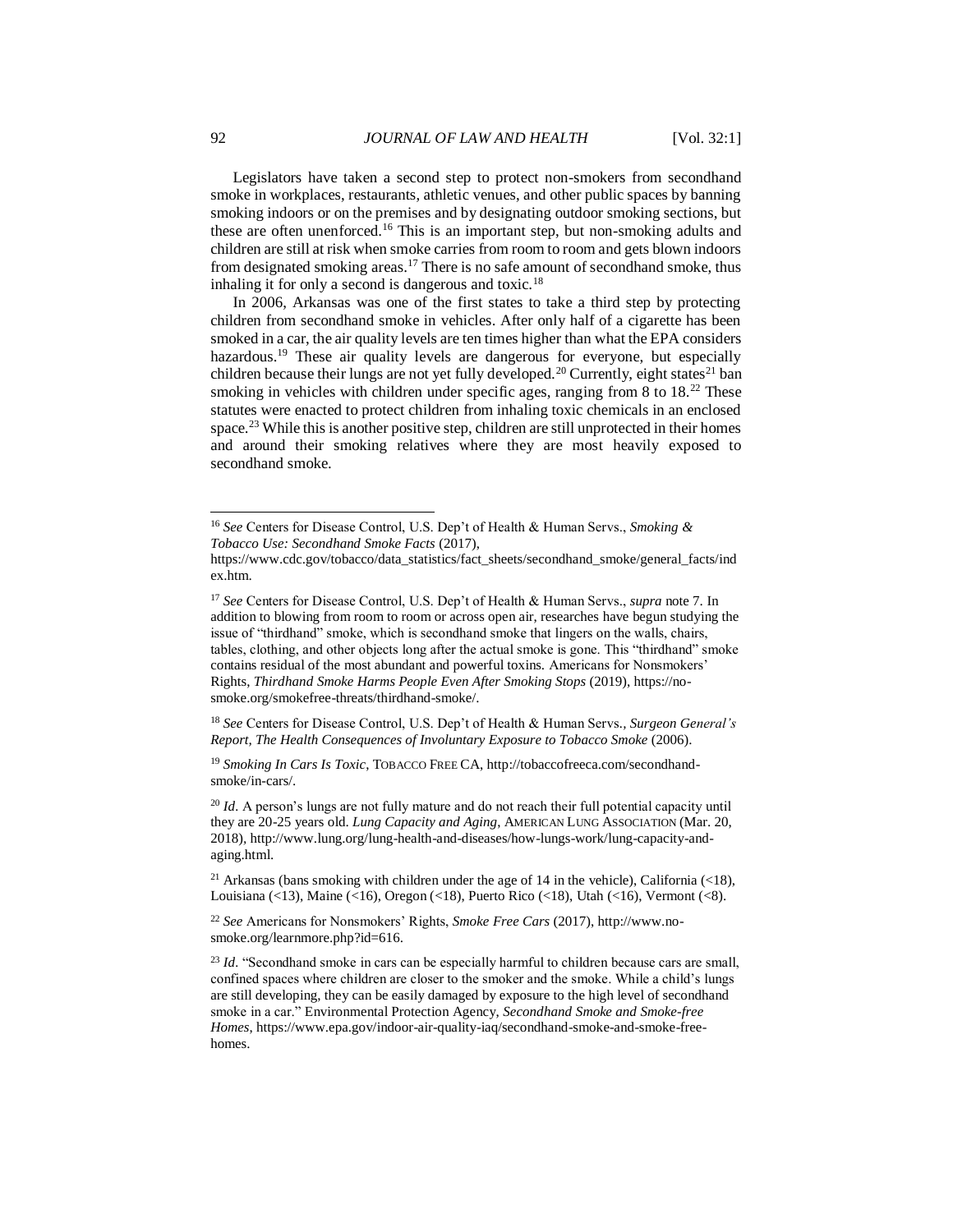The steps taken thus far to protect children in public areas, custody cases, and in vehicles show the legislature's awareness of the chemical harms of secondhand smoke for children. This article will analyze those steps and discuss what they mean for both parents' and children's constitutional rights. This article will propose that the legislature take a vital fourth step by including secondhand smoke exposure in child abuse laws.

Section II of this article provides the history of smoking tobacco and its transition from a trendy social status to an unpopular, harmful habit. Section II will also introduce the steps that have been taken so far to protect children from secondhand smoke. Section III, Part A will discuss how and why there has never been a successful constitutional argument against smoking bans. Section III, Part B will look further into the three steps that courts and legislators have already taken to protect children from secondhand smoke and how those steps are constitutionally permissible. Section III, Part C will discuss whether courts and legislators can apply the same constitutional basis of existing statutes to take the next step and interpret child abuse statutes to include secondhand smoke exposure.

#### II. BACKGROUND

#### *A. Surgeon General's Reports*

Historically, smoking tobacco was socially acceptable and was a symbol of social status. Hollywood favorites like Audrey Hepburn and Humphrey Bogart made smoking tobacco look stylish, and eventually the mass production of cigarettes made them much more affordable and readily available.<sup>24</sup> However, that began to change in 1964 when the Surgeon General released a report condemning tobacco as the cause of cancer and other serious diseases.<sup>25</sup>

The 1964 Surgeon General's report was based on an extensive study and concluded that cigarette smoking was linked to a 70% death increase.<sup>26</sup> More than 50,000 studies concluded that this extreme increase in tobacco users' death rate was attributable to smoking related diseases such as lung cancer, bronchitis, emphysema, and cardiovascular diseases.<sup>27</sup> The Surgeon General's report went on to explain why smoking tobacco became so popular, making this the first study to prove that tobacco is a psychologically addicting substance.<sup>28</sup>

 $^{27}$  *Id.* 

<sup>&</sup>lt;sup>24</sup> Jason Rodrigues, *When smoking was cool, cheap, legal and socially acceptable*, THE GUARDIAN (March 31, 2009), https://www.theguardian.com/lifeandstyle/2009/apr/01/tobaccoindustry-marketing.

<sup>25</sup> *See* U.S. Dep't of Health, Education, and Welfare Public Health Servs.*, Smoking and Health: Report of the Advisory Committee to the Surgeon General of the Public Health Service, Publication No. 1103* (1964), https://profiles.nlm.nih.gov/ps/access/NNBBMQ.pdf.

<sup>&</sup>lt;sup>26</sup> *Id.* This death rate is attributable to over 14 different diseases caused by secondhand smoke.

<sup>&</sup>lt;sup>28</sup> *Id*. Tobacco smokers become dependent on the practice of smoking and can suffer significant emotional disturbances if they are deprived of tobacco.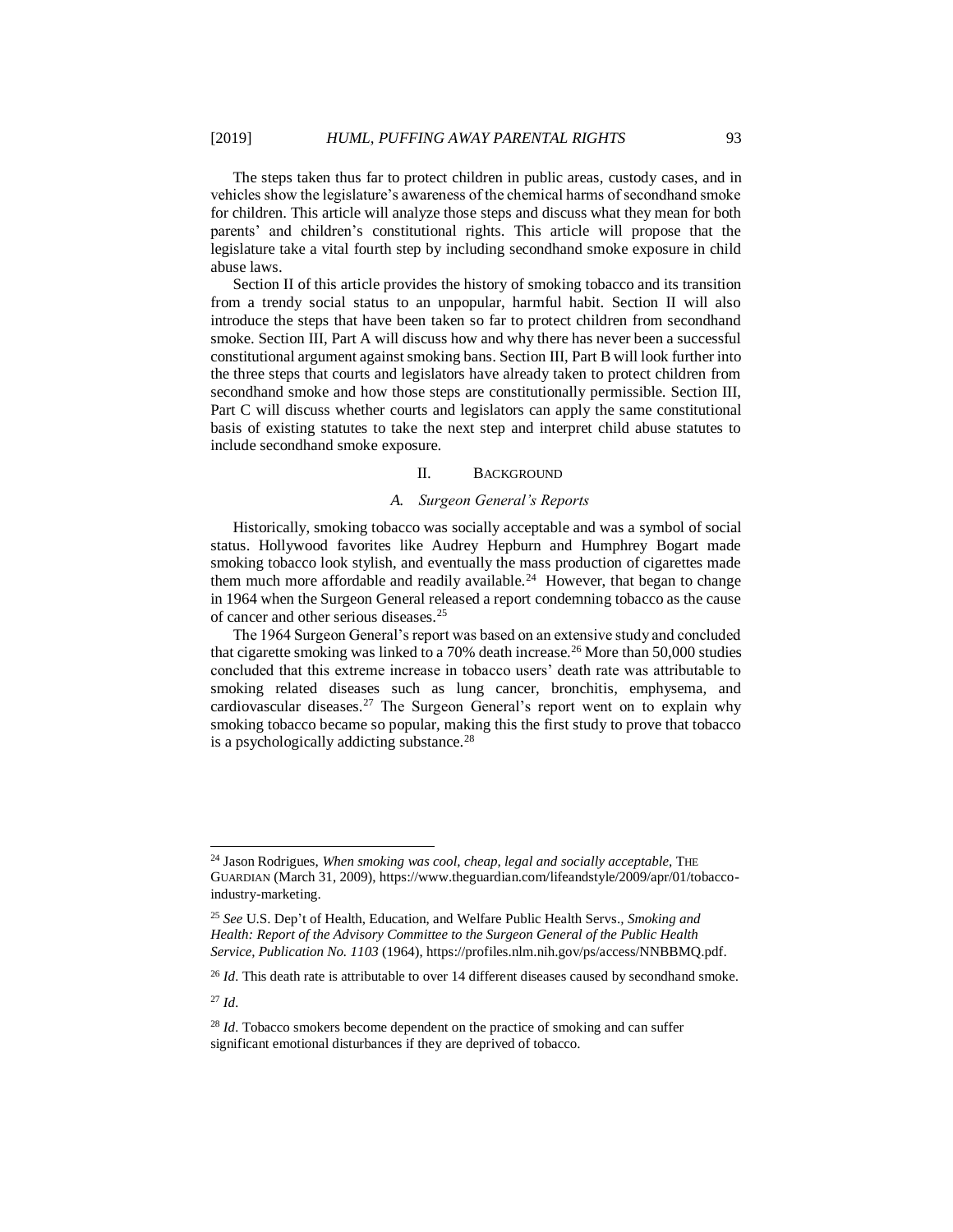In 1986, the Surgeon General released a subsequent report that exposed the serious health risks of secondhand smoke.<sup>29</sup> The Surgeon General prefaced this report by stating "for smokers, it is their responsibility to assure that their behavior does not jeopardize the health of others."<sup>30</sup> Not only did this report reiterate the findings of the 1964 report, it also proved how smokers are subjecting non-smokers to all the health defects and diseases that they expose themselves to.<sup>31</sup> This report offered the numbing fact that inhaling secondhand smoke is the largest preventable cause of death and disability in the United States.<sup>32</sup> Further, this report refers to secondhand smoke as "involuntary smoking," because non-smokers who are forced to inhale secondhand smoke suffer the same harmful effects as the people who choose to put themselves at risk.<sup>33</sup> Following the release of this report, tobacco's popularity began to rapidly decrease.

### *B. What is Secondhand Smoke?*

Secondhand smoke is the combination of mainstream smoke—the smoke exhaled by the smoker— and sidestream smoke—the smoke from the burning end of a cigarette.<sup>34</sup> Secondhand smoke emits over 7,000 chemicals, 70 of which are cancercausing and hundreds of which are toxic and cause many different health defects and diseases.<sup>35</sup> Exposure to secondhand smoke immediately affects the cardiovascular system and blood vessels, carrying these toxins throughout the body and to the inhalant's heart, brain, and lungs.<sup>36</sup>

People are exposed to secondhand smoke at home, at work, in vehicles, and in a vast majority of public places where there are people currently smoking or where a person had been smoking recently and left a smoke-filled space. People inhale secondhand smoke in these places directly from a smoker, from a burning cigarette, from smoke lingering on smokers' clothing, and from smoke drifting from room to room and through the open air.<sup>37</sup> Even the briefest exposure to secondhand smoke

<sup>31</sup> *Id.* 

l

<sup>32</sup> *Id.* This same conclusion has been reached in over 50,000 studies.

<sup>33</sup> *Id.* 

<sup>34</sup> *See* Centers for Disease Control, U.S. Dep't of Health & Human Servs., *supra* note 16.

<sup>29</sup> *See* U.S. Dep't of Health & Human Servs., *The Health Consequences of Involuntary Smoking: a report of the Surgeon General* (1986), https://profiles.nlm.nih.gov/ps/access/NNBCPM.pdf.

<sup>&</sup>lt;sup>30</sup> *Id.* "The quality of the indoor environment must be a concern of all who control and occupy that environment. Protection of individuals from exposure to environmental tobacco smoke is therefore a responsibility shared by all." *Id.* 

<sup>&</sup>lt;sup>36</sup> *Id.* Secondhand smoke is responsible for almost 34,000 heart disease deaths and 7,300 lung cancer deaths every year from 2005-2009 among non-smoking adults, and increases their risk for having a stroke by 20-30%.

<sup>37</sup> *See* Centers for Disease Control, U.S. Dep't of Health & Human Servs., *How We Can Protect Our Children From Secondhand Smoke: A Parent's Guide* (2017), https://www.cdc.gov/tobacco/basic\_information/secondhand\_smoke/protect\_children/pdfs/ge n-pop-2ndhand-508.pdf. Smoke travels under doors, through open windows, and through very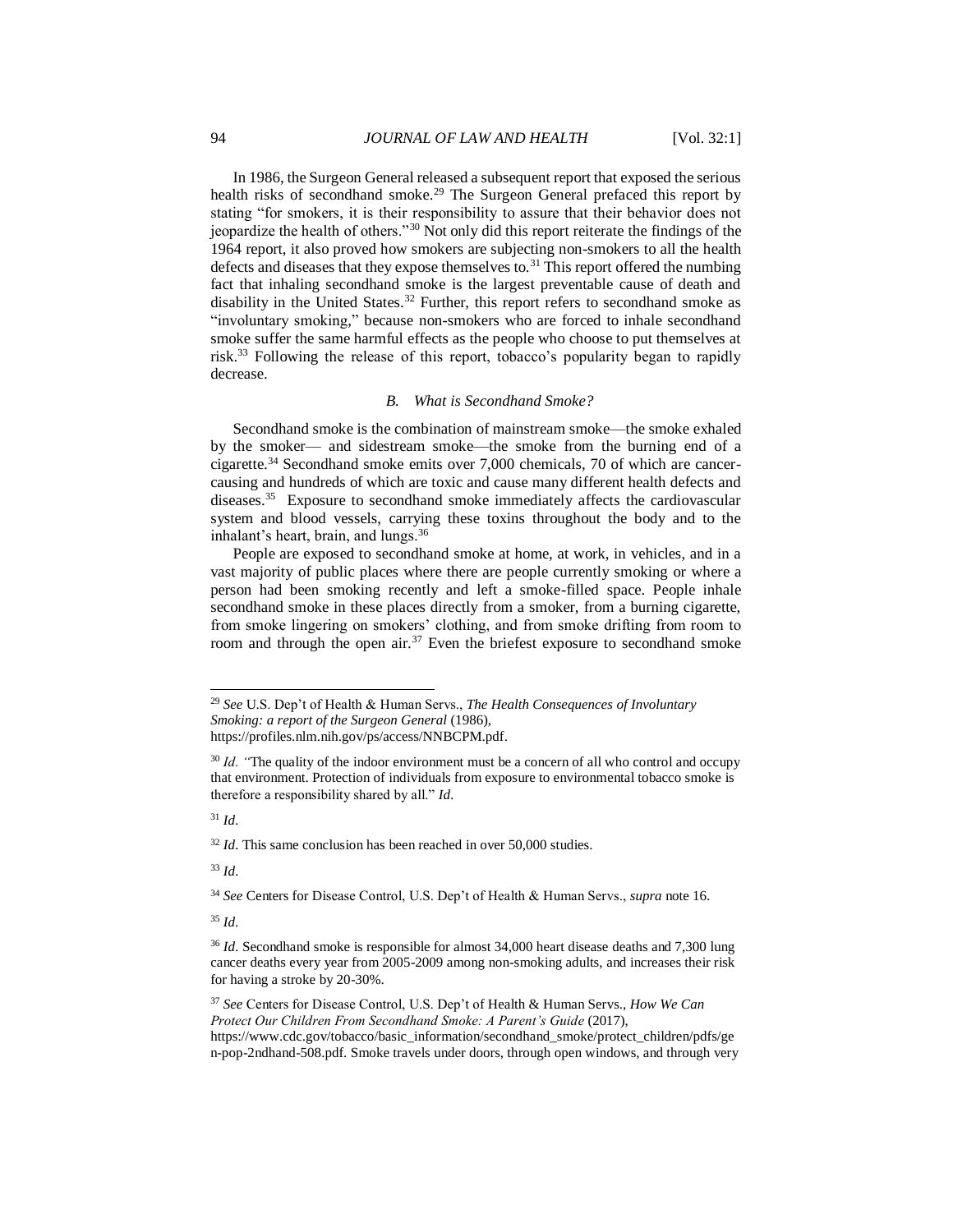immediately affects vital organs, proving that there is no risk-free amount of secondhand smoke.<sup>38</sup>

#### *C. How Does Secondhand Smoke Harm Children?*

Children have a higher risk of secondhand smoke exposure than adults.<sup>39</sup> While people of all ages are subject to secondhand smoke in public, children are more likely to be exposed to it at home, at daycare, and in vehicles where they cannot escape it.<sup>40</sup> Children cannot escape secondhand smoke for a number of reasons. Infants physically cannot get up and walk away from exposure. Children inhale secondhand smoke from the clothing of parents and caregivers, which are unavoidable encounters for dependent children. One judge described this as children involuntarily smoking while being held captive in a highchair.<sup>41</sup> Older children are prevented from avoiding secondhand smoke when their parents smoke in the house and do not allow them to go outside or leave the home. Even if a parent limits their smoking to one room of the house, the smoke still carries throughout the entire house, including into the children's bedrooms, bathrooms, and the kitchen.<sup>42</sup> Children who are forced to inhale these chemical toxins tend to have underdeveloped lungs and frequently suffer from diseases like pneumonia, bronchitis, asthma, and ear infections as children.<sup>43</sup> This is because children's bodily tissues and organs are not yet fully developed, putting them at a much higher risk to suffer from secondhand smoke exposure than adults.<sup>44</sup> When exposed children grow into adulthood, they are at high risk of suffering from heart disease, lung cancer, stroke, and premature death.<sup>45</sup>

Almost half of all the children in the United States live with at least one smoking adult.<sup>46</sup> This number does not account for children who live in an apartment building with smoking neighbors, where the smoke carries from apartment to apartment and still affects non-smoking households.<sup>47</sup> Furthermore, parents who smoke in the home

<sup>38</sup> *Id.*

l

<sup>40</sup> *Id.* 

<sup>41</sup> Judge William F. Chinnock, *No Smoking Around Children: The Family Courts' Mandatory Duty To Restrain Parents And Other Persons From Smoking Around Children*, 45 Ariz. L. Rev. 801 (2003).

 $42$  *Id.* 

<sup>43</sup> Protecting Infants and Children from Secondhand Smoke, supra note 4. Severe asthma attacks can kill children. Additionally, frequent ear infections caused by secondhand smoke requires young children to undergo surgery to have tubes put in their ears. Smoking while pregnant or exposing an infant to secondhand smoke greatly increases the child's risk of dying from Sudden Infant Death Syndrome (SIDS).

<sup>45</sup> *Id.* 

<sup>46</sup> *Id.* 

small cracks. Air purifiers cannot effectively remove smoke and its toxins. The only way to have no secondhand smoke toxins in the home is to not smoke in the home at all.

<sup>&</sup>lt;sup>39</sup> *Id* "Children are almost twice as likely as non-smoking adults to be exposed to secondhand smoke."

<sup>44</sup> Chinnock, *supra* note 41.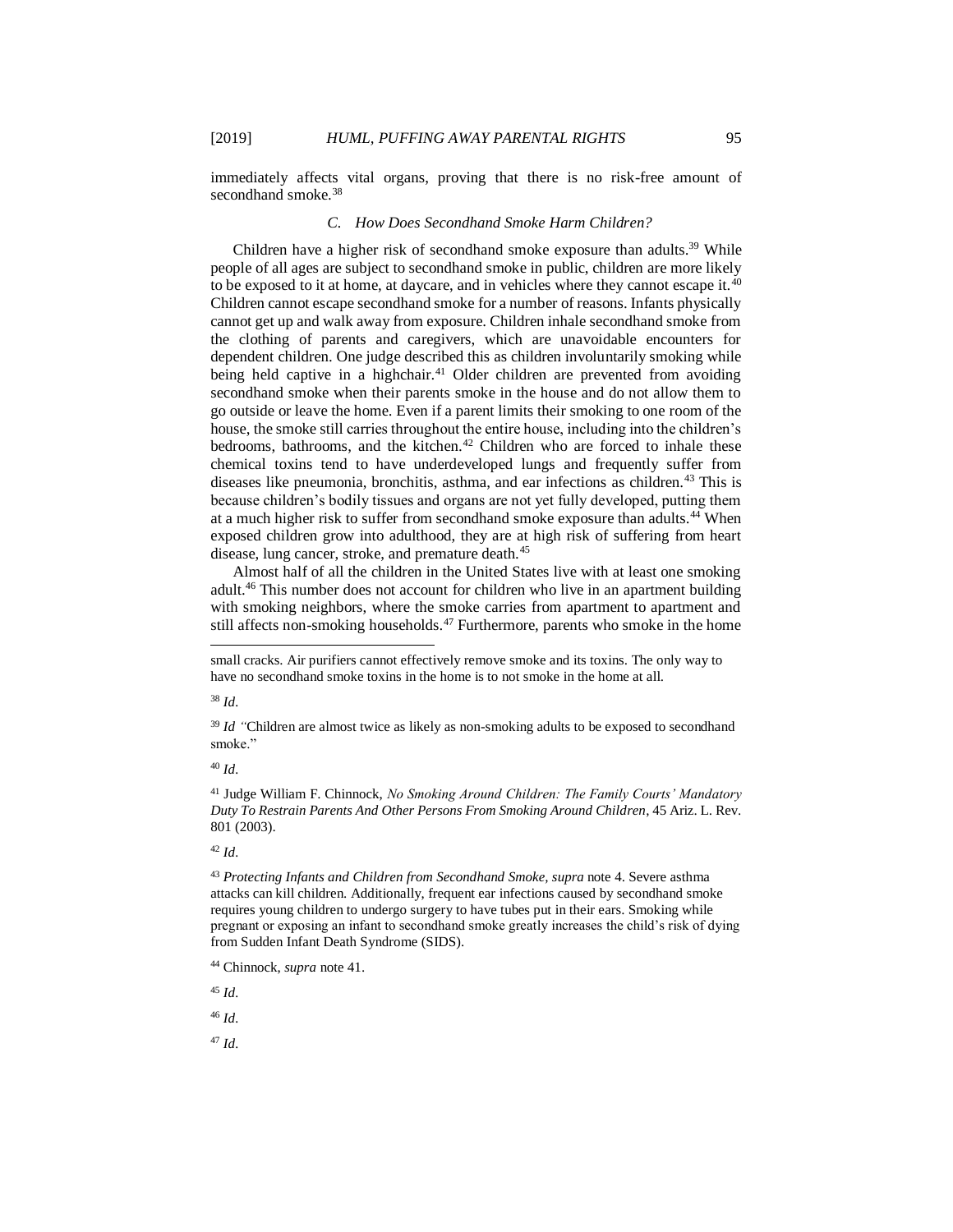even when their children are not there are still endangering their health. <sup>48</sup> After smoking just one cigarette in a room, it takes over three hours for 95% of the smoke and carcinogens to dissipate.<sup>49</sup>

# *D. Courts and State Legislators Have Taken Three Steps to Begin Protecting Children from Secondhand Smoke*

In recent years, we have seen tobacco's declining popularity manifest in court cases and legislation. Tobacco use has been considered in court cases where parental smoking is factored into decisions on custody and visitation rights. As more courts began imposing smoking limitations on parents, restaurants, sports arenas, college campuses, and many others, certain places began implementing smoking restrictions on their own or because of legislation. Soon after, state legislators took a stand in protecting children against secondhand smoke by enacting laws that ban smoking in vehicles when there are children present.

#### 1. Protecting Children in Custody Cases

*Roofeh v. Roofeh* in 1988 was the landmark case that spearheaded the movement for family courts to consider tobacco use as a factor in deciding custodial rights. <sup>50</sup> The Texas Court of Appeals ruled in *Pizzitola v. Pizzitola* that the adolescent daughter would be safer and healthier with her non-smoking father than with her smoking mother who was her primary caregiver.<sup>51</sup> In *Badeaux v. Badeaux* in 1989*,* the Louisiana Appeals Court limited a father's visitation rights. The father lived with his parents who both smoked, and the court found that the one-year old child's, who suffered from asthma and repeated respiratory infections, living environment when he was with his father was detrimental to his health. <sup>52</sup> In *Skidmore-Shafer v. Shafer* in 1999*,* the Alabama Appellate Court held that a parent who smoked and knowingly exposed their child to harm "directly contributed to the child's misery and suffering".<sup>53</sup> The Alabama court found that taking custody away from the smoking parent would be in the child's best interest and best for the child's welfare.<sup>54</sup> These courts and many others have taken a beneficial step in protecting children in divorce cases from secondhand smoke. However, the other 50% of children in America that are not involved in divorce cases are still unprotected.<sup>55</sup>

<sup>48</sup> *Id.* 

<sup>49</sup> *Id.* 

<sup>50</sup> *Roofeh*, 525 N.Y.S.2d 765*.* Mrs. Roofeh initiated divorce and custody proceedings. In the course of trial, the Mr. Roofeh filed for an order to protect himself and his children from Mrs. Roofeh's secondhand smoke. The Supreme Court of New York ordered Mrs. Roofeh to limit her smoking to a single room in the house and prohibited her from smoking in the presence of her children.

<sup>51</sup> Pizzitola v. Pizzitola*,* 748 S.W.2d 568 (Tex. App. 1988).

<sup>52</sup> Badeaux v. Badeaux*,* 541 So. 2d 301 (La. Ct. App. 1989).

<sup>53</sup> Skidmore-Shafer v. Shafer*,* 770 So. 2d 1097 (Ala. Civ. App. 1999).

<sup>54</sup> *Id.*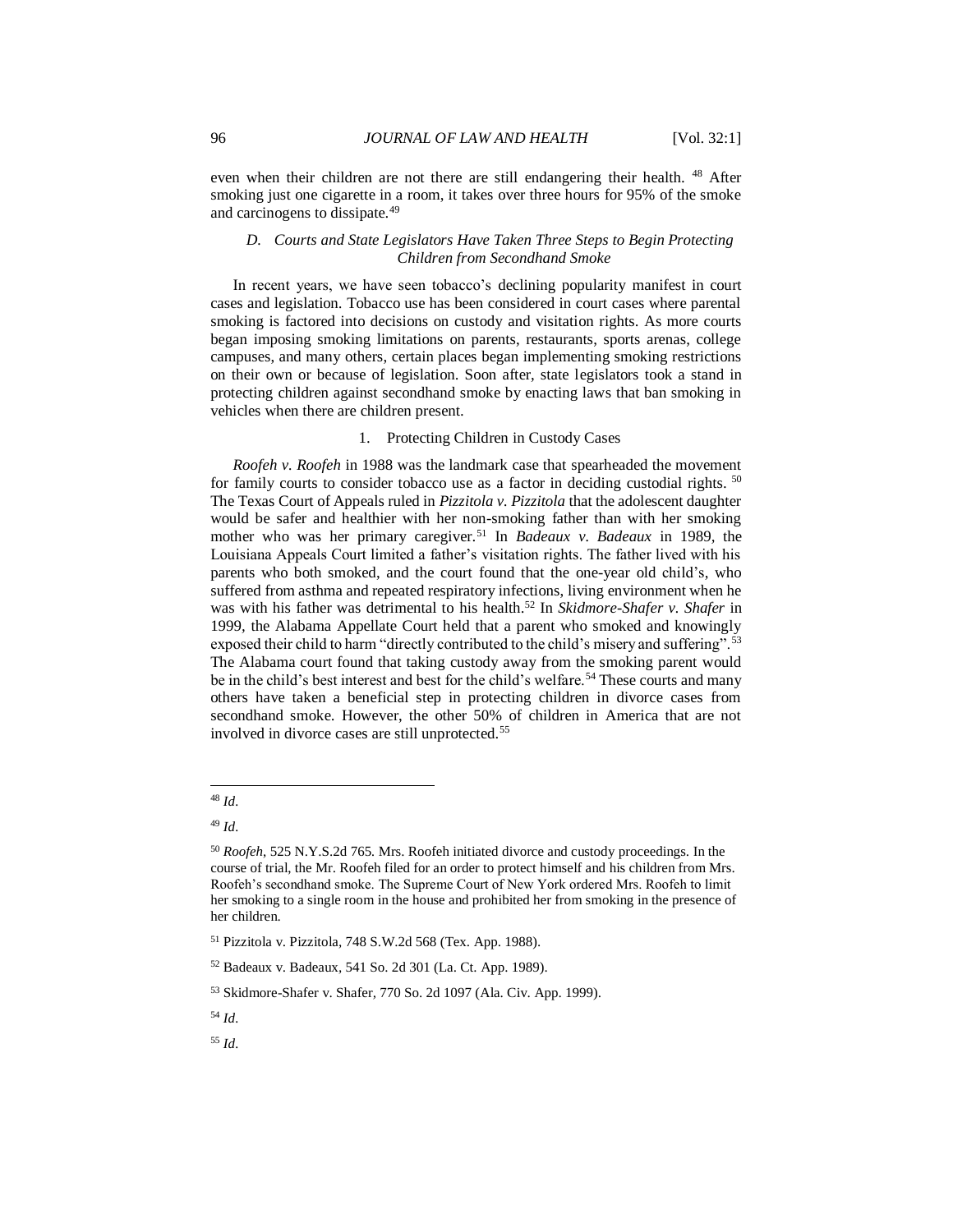#### 2. Protecting Children in Public

In addition to suffering from secondhand smoke exposure at home, children are exposed to secondhand smoke in public.<sup>56</sup> Prior to public smoking bans, children were exposed to secondhand smoke at sporting events, parks, the beach, and other places, regardless of whether their parents were smokers.<sup>57</sup> Children whose parents did smoke were exposed even more in public when their parents chose to sit in the smoking section of restaurants or to only go to places that allowed smoking.<sup>58</sup>

In 1995, California became the first state to make a statewide public smoking ban, which banned smoking in all enclosed workplaces.<sup>59</sup> Today, a majority of states have a statewide smoking ban in enclosed workplaces,<sup>60</sup> but each state has varying exemptions from the ban ranging from casinos to bars and banquet halls.<sup>61</sup> Outdoor smoking bans have also been steadily increasing $62$  but have been more controversial than indoor public bans. Some opponents argue that secondhand smoke isn't nearly as harmful in the open air as it is in enclosed spaces.<sup>63</sup> However, research overwhelmingly shows that the harm from secondhand smoke is still present, no matter how minimal the exposure. <sup>64</sup> Legislators have relied on the vast amount of research to legally enact public smoking bans, which are sweeping the country and show that legislators are aware of their duty to protect non-smokers.<sup>65</sup>

#### 3. Protecting Children in Vehicles

As courts were protecting children in divorce cases and public venues were banning smoking, the legislature took another step to protect children from secondhand smoke by enacting vehicle smoking bans. In 2006, Arkansas took the next step to protect children from secondhand smoke by enacting legislation to ban

<sup>57</sup> *Id.* 

l

<sup>58</sup> *Id.* 

<sup>60</sup> *Id.* 

<sup>61</sup> *Id.* 

<sup>56</sup> Associated Press, *Report: Ban smoking in public places*, NBC NEWS (June 27, 2006), http://www.nbcnews.com/id/13569976/ns/health-addictions/t/report-ban-smoking-publicplaces/#.Wq\_psmrwbIU.

<sup>59</sup> *List of Smoking Bans in the United States*, https://en.wikipedia.org/wiki/List\_of\_smoking\_bans\_in\_the\_United\_States. This happened nine years after the Surgeon General's first report on the harms of secondhand smoke.

<sup>62</sup> *Outdoor Smoking Bans Double in U.S. Past 5 Years*, CBS NEWS (Aug. 8, 2013), https://www.cbsnews.com/news/outdoor-smoking-bans-double-in-us-past-5-years/. Over 2,600 outdoor venues around the country have banned smoking in zoos, on beaches, and at bus stops, to name a few. *Id.* 

<sup>&</sup>lt;sup>64</sup> *Id.* Research is still developing to determine the differences between indoor and outdoor secondhand smoke.

<sup>65</sup> *List of Smoking Bans in the United States, supra* note 59.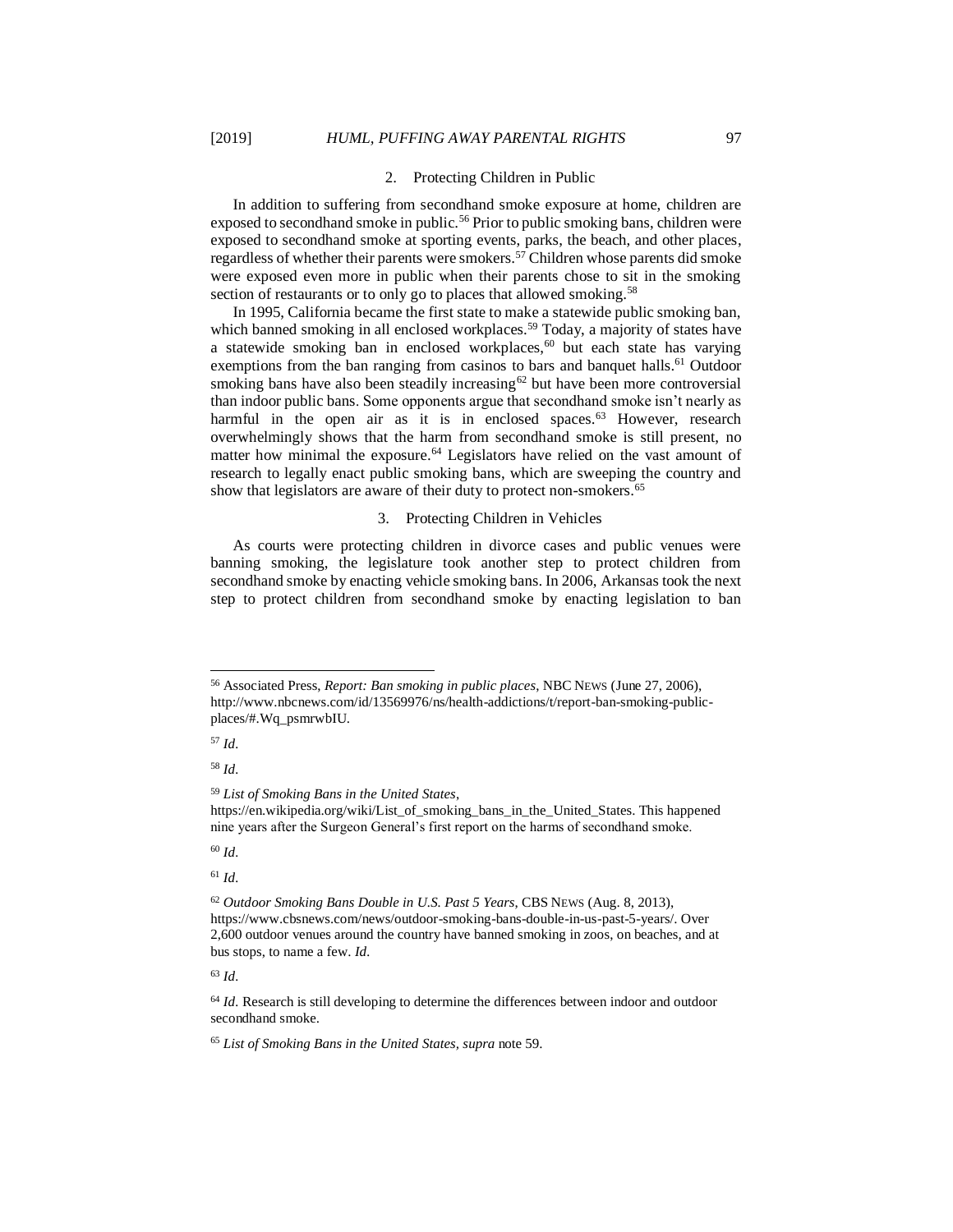smoking in vehicles with children present.<sup>66</sup> In the past twelve years, six more states and Puerto Rico have taken this step.<sup>67</sup>

However, this protection<sup>68</sup> for children, as well as the punishment<sup>69</sup> for violating these laws, varies greatly between these eight states. For example, all children under the age of eighteen are protected in Oregon, while Vermont only protects children under the age of eight.<sup>70</sup> In some states, violating the smoking ban is only a secondary offense, meaning that the smoker can only be ticketed if they are pulled over for something else and smoking at the time they're pulled over.<sup>71</sup> Furthermore, some states will fine the offender one hundred and fifty dollars while other states will only fine the offender fifty dollars.<sup>72</sup>

The discrepancies among the eight states that ban smoking in vehicles and states that do not have any vehicle smoking bans highlight the lack of knowledge and awareness throughout the country regarding the harmful and toxic effects of secondhand smoke, especially in the forty-three unprotected states. This step that eight states have taken shows some legislative recognition of the injustice and maltreatment of children when they are exposed to secondhand smoke and that legislative recognition needs to be mandated nationwide to protect children more consistently.

#### III. ANALYSIS

# *A. There Has Never Been a Successful Constitutional Argument Against Smoking Bans*

In the United States, there are currently no federal smoking bans, leaving the issue to state regulation.<sup>73</sup> Cities, state legislators, public venues, and courts have increasingly imposed smoking bans in different ways over the past several years. As these smoking bans grow in number, so has the opposition to the smoking bans. Many people have tried to bring suit against smoking bans with constitutional rights

<sup>66</sup> *See* ARK. CODE ANN. § 20-27-1903 (2015).

 $67$  Arkansas bans smoking with children under the age of 14 in the vehicle. California (<18), Louisiana (<13), Maine (<16), Oregon (<18), Puerto Rico (<18), Utah (<16), Vermont (<8).

<sup>&</sup>lt;sup>68</sup> Vermont only protects children under the age of eight, whereas California, Oregon, and Puerto Rice protect children under the age of eighteen. In four of the eight states – Arkansas, Louisiana, Pureto Rico, and Vermont – violating the smoking ban is a primary offense, but in the other four states it is a secondary offense, meaning the driver cannot be pulled over and ticketed solely for this violation. *See* 23 V.S.A § 1134b (2014); CAL. HEALTH & SAFETY CODE § 118948 (2007); O.R.S. § 811.193 (2015); 24 L.P.R.A. § 892 (u) (2006).

 $69$  In Maine, violating the smoking ban is a secondary offense punishable by a fifty dollar fine. In Louisiana, it is a primary offense punishable by a fine of up to one hundred and fifty dollars or a minimum of twenty-four hours of community service. *See* ME. REV. STAT. ANN. TIT. 22 § 1549 (2008). *See*. LA. REV. STAT. ANN. § 32:300.4 (2006).

<sup>70</sup> *Supra,* note 67.

<sup>71</sup> *See* ME. REV. STAT. ANN. TIT. 22 § 1549 (2008).

<sup>72</sup> *Id.* 

<sup>73</sup> *List of Smoking Bans in the United States, supra* note 59.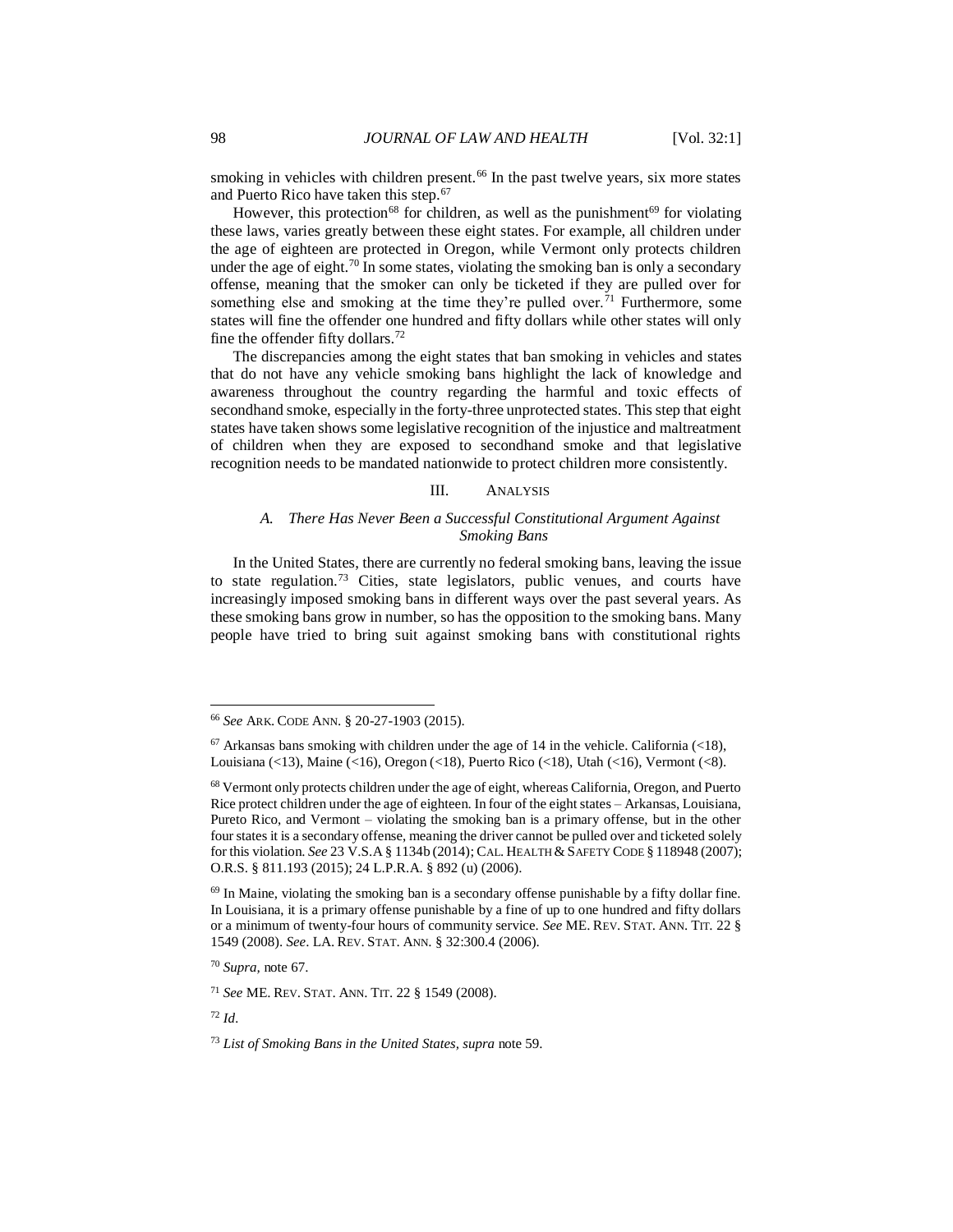arguments under the First Amendment and the Fourteenth Amendment but none have succeeded.<sup>74</sup>

# 1. Smoking Bans Do Not Violate the First Amendment Right to Assembly and Association or to Free Expressive Speech

First, plaintiffs have argued that smoking bans are a violation of First Amendment rights to assembly and association and to free expressive speech.<sup>75</sup> Courts have consistently held that, at the very most, smoking is only a single component of associational interactions that a person can experience and, therefore; smoking bans do not unreasonably restrict smokers' freedom to associate with whomever they choose.<sup>76</sup> Smoking bans are constitutional because they are not imposed for the purpose of suppressing expressive speech, but for the purpose of protecting the greater good.<sup>77</sup> Additionally, smoking is not "sufficiently expressive conduct that would merit protection under the First Amendment."78

For protection under the First Amendment, conduct must be sufficiently expressive, meaning that the message of the conduct is not too vague to be received by most people who encounter the conduct.<sup>79</sup> Courts have held that most smokers' motivation to light up a cigarette is not to convey an expressive message, and even if it was, most people would not receive the action as a message of political speech, therefore rendering smoking insufficiently expressive and not deserving of protection under the First Amendment.<sup>80</sup> Accordingly, the New York Southern District Court, joined by many other courts, reject First Amendment arguments against smoking  $bans.<sup>81</sup>$ 

<sup>77</sup> *Id.* 

<sup>78</sup> *Id.* 

<sup>79</sup> *Id.* 

l <sup>74</sup> Saad v. Vill. of Orland Park, U.S. Dist. No. 11-C-7419 (N. Dist. Ill. 2011) (citing *Ashes to Ashes: Secondhand Smoke Meets a Timely Death in Illinois*, 39 Loy. U. Chi. L.J. 847, 871). The most common question and argument raised is whether smoking bans are constitutional.

<sup>75</sup> In one such case, *New York City C.L.A.S.H. v. City of New York,* a lobbyist group against smoker harassment argued that a smoking ban inside bars and food service establishments violated the First Amendment. CLASH argued that the smoking bans burden smokers' rights to assembly and association because smoking is so inherent to social interactions at bars and restaurants. New York City C.L.A.S.H. v. City of New York, 315 F. Supp. 2d 461, 472 (U.S. Dist. 2004). Next, CLASH argued that smoking bans violate smokers' First Amendment right to free expressive speech. CLASH alleged that smoking is a type of political speech used to convey a message against the repressive State laws. *Id.* at 476-80.

<sup>76</sup> *Id.* Smoking is only one social component among others in a bar such as eating, drinking, talking, viewing entertainment, and mingling with other customers.

<sup>81</sup> *Id. See also* Curious Theater Co. v. Colo. Dep't of Pub. Health & Env't, 216 P.3d 71 (Colo. App. 2008); Am. Legion Post No. 149 v. Dep't of Health, 192 P.3d 306 (2008); Players, Inc. v. City of New York, 371 F. Supp. 2d 522 (S.D.N.Y 2005).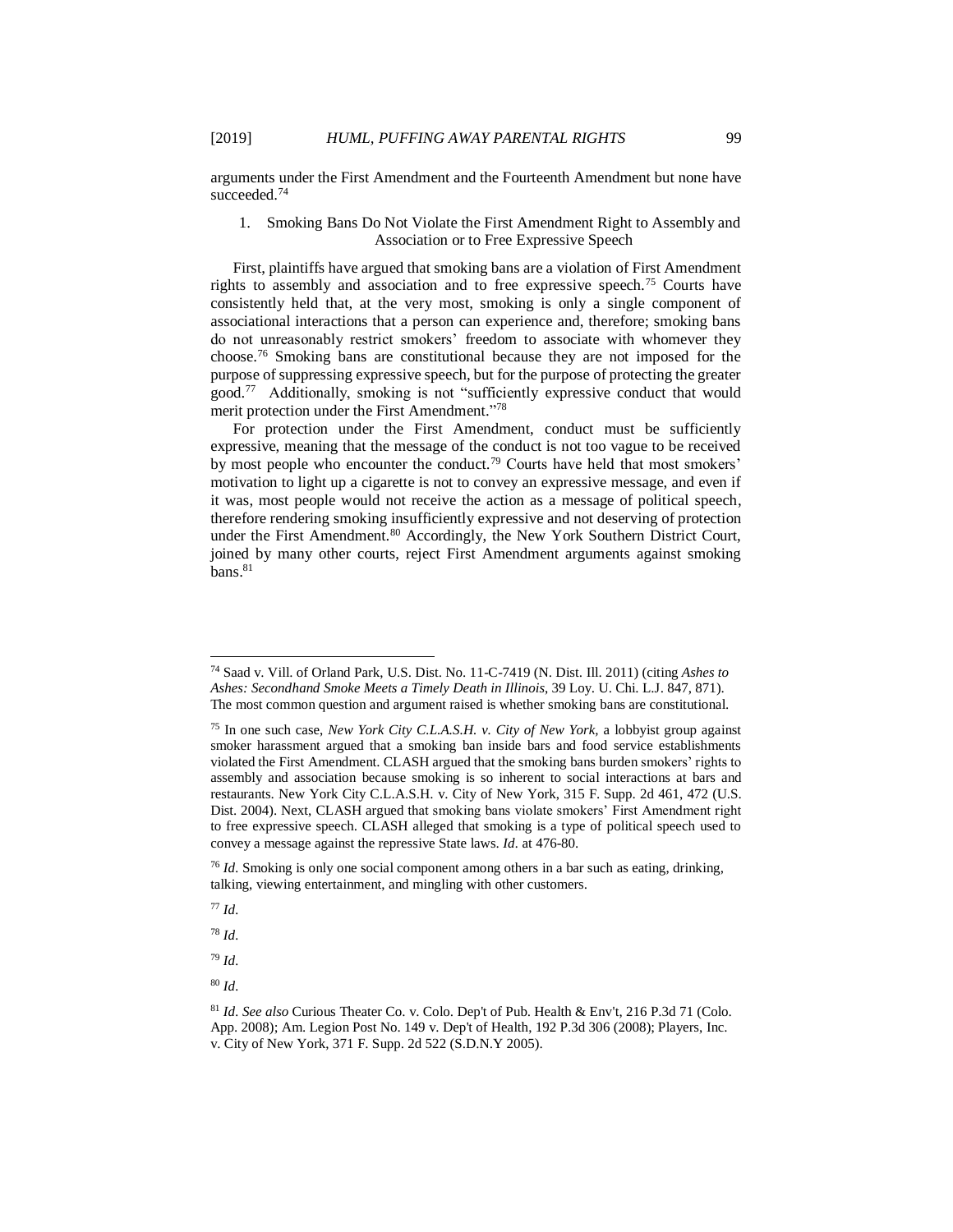2. Smoking Bans Do Not Violate Fourteenth Amendment Rights Under the Equal Protection Clause or the Privileges and Immunities Clause

Second, plaintiffs have argued that smoking bans violate Fourteenth Amendment rights under the Equal Protection Clause<sup>82</sup> and the Privileges and Immunities Clause.<sup>83</sup> Smoking ban opponents argue that their rights under the Equal Protection Clause are violated because they are discriminated against and classified as "second class citizens".<sup>84</sup> Opponents argue that smoking bans violate the Privileges and Immunities Clause because they infringe upon their right to enter into contracts with bar and restaurant owners.<sup>85</sup> Courts have consistently rejected arguments under the Equal Protection Clause on the grounds that smokers are not a protected class and smoking bans do not interfere with any fundamental rights.<sup>86</sup> Furthermore, smoking bans do not violate equal protection because the government is able to articulate a rational basis for smoking bans; the government has a greater interest in protecting "the health and welfare" of people exposed to secondhand smoke than it does in protecting smokers.<sup>87</sup>

Courts have also found arguments against public smoking bans under the Privileges and Immunities Clause to be "wholly without merit" because there is no implied requisite agreement to smoke when a smoker enters an establishment.<sup>88</sup> Accordingly, courts have held that there is no merit to Fourteenth Amendment claims, and no court has ever upheld a Fourteenth Amendment claim against a smoking ban.<sup>89</sup>

<sup>84</sup> *Id.* 

l

<sup>85</sup> *Id.* 

<sup>86</sup> *Id.* 

<sup>87</sup> *Id.* This police power is "well-recognized and far-reaching".

<sup>82</sup> *C.L.A.S.H.*, 315 F. Supp. 2d 461 at 472-76. In its Equal Protection argument, CLASH alleged that smoking bans classify smokers as "second class citizens". CLASH also makes a Due Process argument, in which it asserts that the language of the smoking ban is too vague in defining "bar" and "food service establishment" and that this vagueness will "lead to arbitrary and discriminatory enforcement". *Id.* 

<sup>83</sup> In its Privileges and Immunities argument, CLASH asserted that the smoking ban impaired "the right of smokers to enter into implied contracts" with bar and restaurant owners. *Id.* 

<sup>89</sup> *Id. See also* Amanda Bosky, *Ashes to Ashes: Secondhand Smoke Meets a Timely Death in Illinois*, 39 LOY. U. CHI. L.J. 847, 871; *Am. Legion Post No. 149*, 192 P.3d 306; Thiel v. Nelson, 422 F. Supp. 2d 1024 (W.D. Wis. 2006).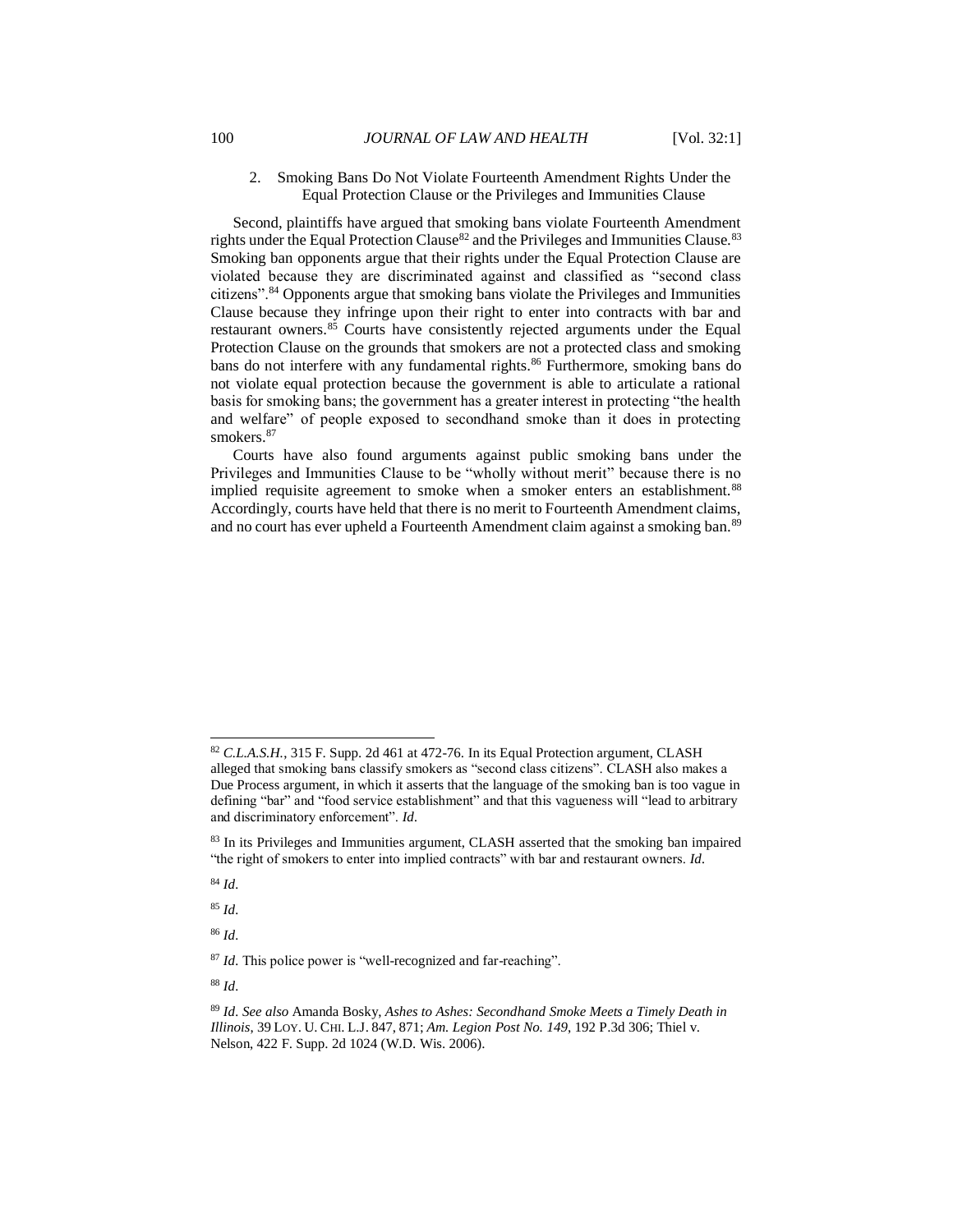### *B. Courts Across the Country Have Taken Three Noteworthy and Constitutionally Proper Steps in an Effort to Protect People's Health and Welfare Against Secondhand Smoke*

# 1. The First Step: Weighing Parental Smoking as a Factor in Custody and Visitation Rights Cases

In 1988, courts took the first monumental step in protecting children from the harmful effects of secondhand smoke.<sup>90</sup> As detailed in the background section, divorce courts began giving custody to the non-smoking parent or setting restrictions on when and where parents could smoke. These restrictions on parents are legally permissible because smoking is not a constitutional right.<sup>91</sup> There is no constitutional right to smoke because it is not enumerated in the Constitution and is not protected under the Due Process Clause or Equal Protection Clause.<sup>92</sup> Further, the court has discretion to restrict parents' constitutional rights when their activity impairs the physical health of their child.<sup>93</sup>

Courts have held that "the right of an individual to risk his or her own health does not include the right to jeopardize the health of those who must remain around him or her."<sup>94</sup> This rationale specifically pertains to children because of their dependence on their parents and their inability to walk away from their parents or leave their home when a parent is smoking.<sup>95</sup> Furthermore, courts have authority to protect children

# <sup>92</sup> *Id.*

l

93 Unger v. Unger, 611 A.2d 691 (Super. Ct. 1994). This case involved a custody battle over two children, one of which had chronic bronchitis that a doctor ruled was caused by the mother's excessive smoking. The court held that "the fact that a parent smokes cigarettes is a permissible parental habit to consider when determining what is in the best interests of the children because it may affect their health and safety." The court further stated "the resolution of the conflict between the right of the smoker to smoke and the right of nonsmokers to breathe clean air involves a determination of when and where rather than whether a smoker may legally smoke." *Id.* 

<sup>94</sup> *Id* (*citing* Shimp v. New Jersey Bell Tel. Co., 145 N.J. Super. 516 (Super. Ct. 1976). "Every day is a fight to breathe. I am terrified of catching a cold because it goes to my lungs and I end up in the emergency room. I can't dance with my husband, run with my children or even call to them because of the strain on my lungs. To be around a smoker is torture for me and makes me ill for days. I am a prisoner in my own body, unable to do the normal things others take for granted… [A]lthough I have never smoked, my parents and their friends were all heavy smokers... I now know that my lung problems are the result of 18 years of breathing secondhand smoke." This is the account of a thirty-seven-year-old woman. Jon D. Anderson, *Parental Smoking: A Form of Child Abuse?* 77 Marq. L. Rev. 360 (1994).

<sup>95</sup> *Id.* In a case similar to those detailed in the background section, an Ohio Court of Appeals held that the lower court rightfully restricted the parents' smoking habits to protect the children. The court stated that "an avalanche of authoritative scientific studies is clear and convincing

<sup>90</sup> *Mother who has never smoked a cigarette has terminal lung disease because of her parents' 60-a-day habit*, *supra* note 1.

<sup>91</sup> Samantha K. Graff, *There is No Constitutional Right to Smoke,* TOBACCO CONTROL LEGAL CONSORTIUM, http://www.publichealthlawcenter.org/sites/default/files/resources/tclc-synconstitution-2008.pdf. The right to smoke is not specifically listed in the Constitution and is not protected under the Due Process Clause or Equal Protection Clause. Therefore, the Constitution "does not bar the passage of local, state, or federal smoke-free laws and other restrictions on smoking." *Id*.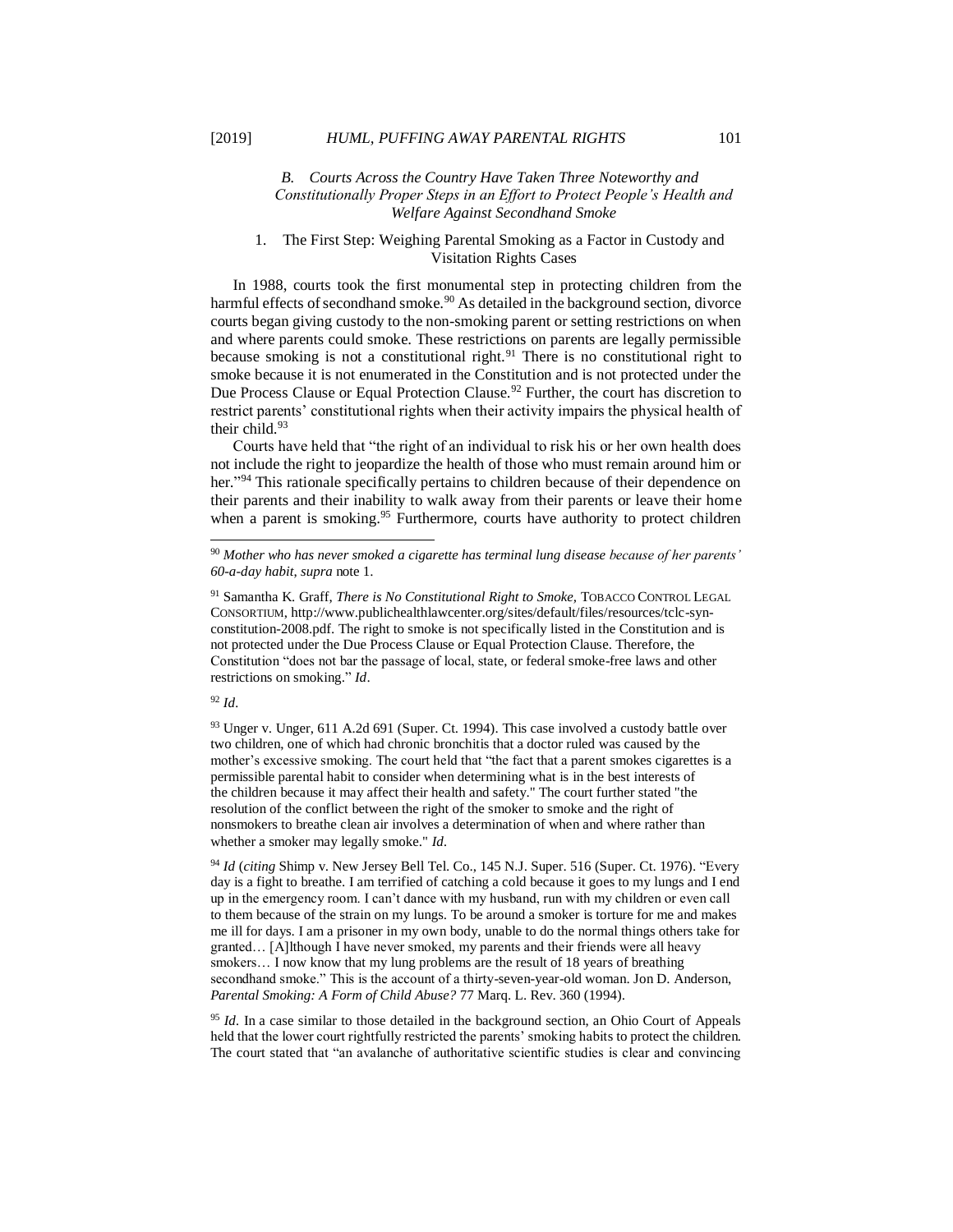from substantial harms under the doctrine of *Parens Patriae*, which gives the state the duty of protecting those that are unable to protect themselves.<sup>96</sup> This first step, though very important and precedent setting, only protects children that are in the midst of divorce cases. Following this first step, state legislators noticed the large void and took the next step to further protect non-smokers.

#### 2. The Second Step: Public Smoking Bans

Not only have courts taken notice of the issue of childhood secondhand smoke exposure and obeyed their duty to react, state legislators have also taken a stance on this issue. A majority of states have acted on behalf of non-smokers by enacting public smoking bans.<sup>97</sup> These bans protect employees, customers, tourists, and many other non-smokers that go to public places. State legislators realize that regulating personal behavior can be controversial, so many states that ban smoking have given individual businesses the choice of having a designated smoking area, but it must meet certain regulations and codes.<sup>98</sup>

States can legally enact public smoking bans because they have a higher interest in protecting non-smokers from disease and illness than they do in protecting smokers who subject people to disease and illness.<sup>99</sup> Furthermore, public smoking bans have constitutional foundations similar to many other laws that seek to protect society from the actions of other people or from behavior that could cause injury or disease.<sup>100</sup> For example, bans on lead paint are constitutionally proper because they preserve the health and welfare of the general public and protect against disease and illness.<sup>101</sup> As

evidence that secondhand smoke constitutes a real and substantial danger to children because it causes and aggravates serious diseases in children" and that family courts are mandated to consider the danger of secondhand smoke as a "relevant factor" and a "physical health factor." Day v. Day, 2005-Ohio-4343 (Ct. App.); *see* In re Julie Anne, 121 Ohio Misc.2d 20 (Ct. Com. Pl).

<sup>96</sup> "The courts, in their *parens patriae* role, are an arm of the State serving the important societal function of protecting children, even from their parents if necessary." Johnita M.D. v. David D.D., 191 Misc.2d 301, 740 N.Y.S.2d 811 (Sup. Ct. 2002); *see also* Stephanie L. v. Benjamin L., 158 Misc.2d 665, 602 N.Y.S.2d 80 (Sup. Ct. 1993). *Parens patriae* is further defined as "the capacity of the state to care for and protect those unable to do so for themselves such as children. The authority and responsibility of the court to protect children in their role as civil litigants is well-settled. Additionally, under *parens patriae*, we are empowered to intervene to protect children from both physical and emotional harm." Segal v. Lynch, 413 N.J. Super. 171, 993 A.2d 1229 (Sup. Ct. App. Div. 2010).

<sup>97</sup> Centers for Disease Control, U.S. Dep't of Health & Human Servs., *supra* note 37.

<sup>&</sup>lt;sup>98</sup> *Id.* Some regulations consist of a fenced in outdoor area, a separate closed off room, or signs requiring smokers to stand at least twenty feet from the building.

<sup>99</sup> Associated Press, *supra* note 57.

<sup>100</sup> Dustin Heap, *No Smoking Laws for all Fifty States,* SIGNS, https://www.signs.com/blog/nosmoking-laws-for-all-fifty-states/ (May 2004). Similar to laws prohibiting assault and driving recklessly, states can constitutionally enact smoking bans because individuals do not have the right to act in a way that harms other people or endangers their health and wellbeing.

<sup>101</sup> *Prevention Tips*, CENTERS FOR DISEASE CONTROL AND PREVENTION, https://www.cdc.gov/nceh/lead/tips.htm.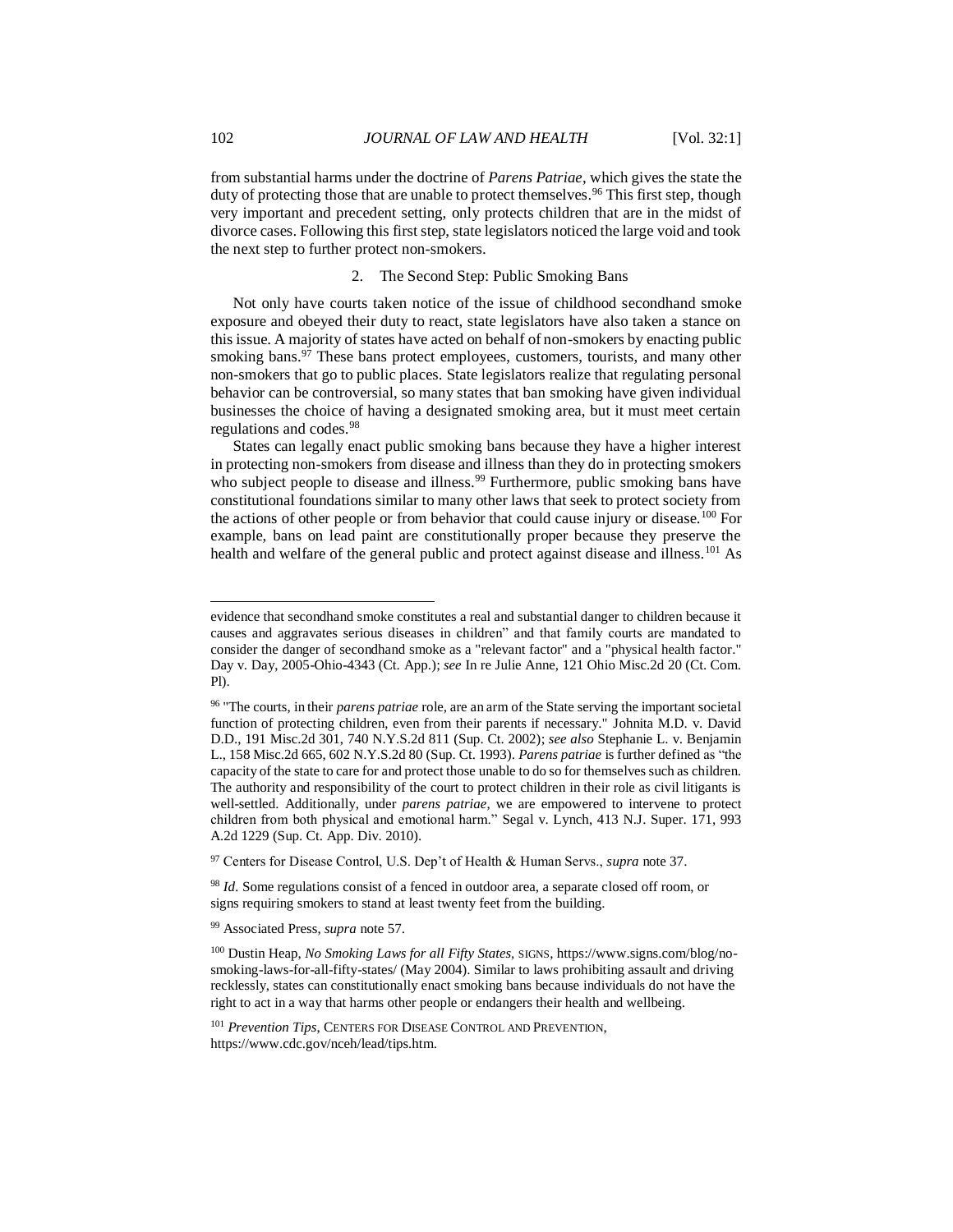public smoking bans spread across the country, legislators began to realize that vehicles are hot-spots for secondhand smoke and that children are highly affected.

#### a. The Third Step: Smoking Bans in Vehicles with Children Present

As the research surrounding the harmful effects of secondhand smoke on children continues to expand, so does the legislation to protect children. In 2006, state legislators started banning smoking in private vehicles when children are present to protect them from inhaling secondhand smoke in an inescapable, confined space.<sup>102</sup> The constitutional foundations for vehicle smoking bans are similar to the past two steps. First, individuals do not have a constitutional right to smoke, and that is true even in the privacy of a person's vehicle.<sup>103</sup> Second, the State has a duty to protect children that are unable to care for themselves.<sup>104</sup> Children are at a much higher risk of harm from secondhand smoke in a vehicle because of the small, confined space and their inability to leave the vehicle for fresh air, triggering the State's duty to protect them.<sup>105</sup>

This third step is a positive movement towards further protecting children. Overall, these first three steps take a relaxed approach at protecting children whose parents are divorcing, children who go out to public places, and children in vehicles. However, these steps are not sufficiently monitored and have many loopholes,<sup>106</sup> leaving a majority of the children in the United States exposed to the thousands of toxins in secondhand smoke and the diseases that come with it.<sup>107</sup>

The current approach at protecting children from secondhand smoke is secondary. Children in "secondary vehicle ban states" are only protected when the smoking adult is caught speeding or making another primary violation and is smoking at the time they get pulled over. Children only get secondary protection in the home as well. Parents' smoking habits are only sometimes regulated in the course of divorce proceedings and even those restrictions are very lightly monitored. Children who live with married parents will likely never end up in family court, and therefore, will never get the opportunity to be legally protected from secondhand smoke.

<sup>&</sup>lt;sup>102</sup> However, the secondary nature of many vehicle smoking bans still leaves children widely unprotected. The results of a 2012 study proved that ventilating a car by rolling down the windows or turning on the air conditioner while smoking was not enough to keep the air quality at a safe level. When Adults Smoke in Cars, Child Passengers Suffer: Study, U.S. NEWS (Oct. 16, 2012, 9:00am), https://health.usnews.com/health-

news/news/articles/2012/10/16/when-adults-smoke-in-cars-child-passengers-suffer-study.

<sup>103</sup> *Outdoor Smoking Bans Double in U.S. Past 5 Years*, *supra* note 62.

<sup>104</sup> ARK. CODE ANN. § 20-27-1903.

<sup>105</sup> *Id.; see also Smoking in Cars is Toxic*, TOBACCO FREE CA, http://tobaccofreeca.com/secondhand-smoke/in-cars/.

<sup>106</sup> Parents' whose smoking habits are limited by family courts are not sufficiently monitored and likely only get caught violating the court-imposed limitations if their ex-spouse reports the behavior. Public smoking bans are hard to monitor in large areas like college campuses and public beaches. Vehicle smoking bans are difficult to monitor because a parent who smokes with a child in the car will likely on get caught if they are speeding and smoking when they get pulled over.

<sup>107</sup> *Mother who has never smoked a cigarette has terminal lung disease because of her parents' 60-a-day habit*, *supra* note 1.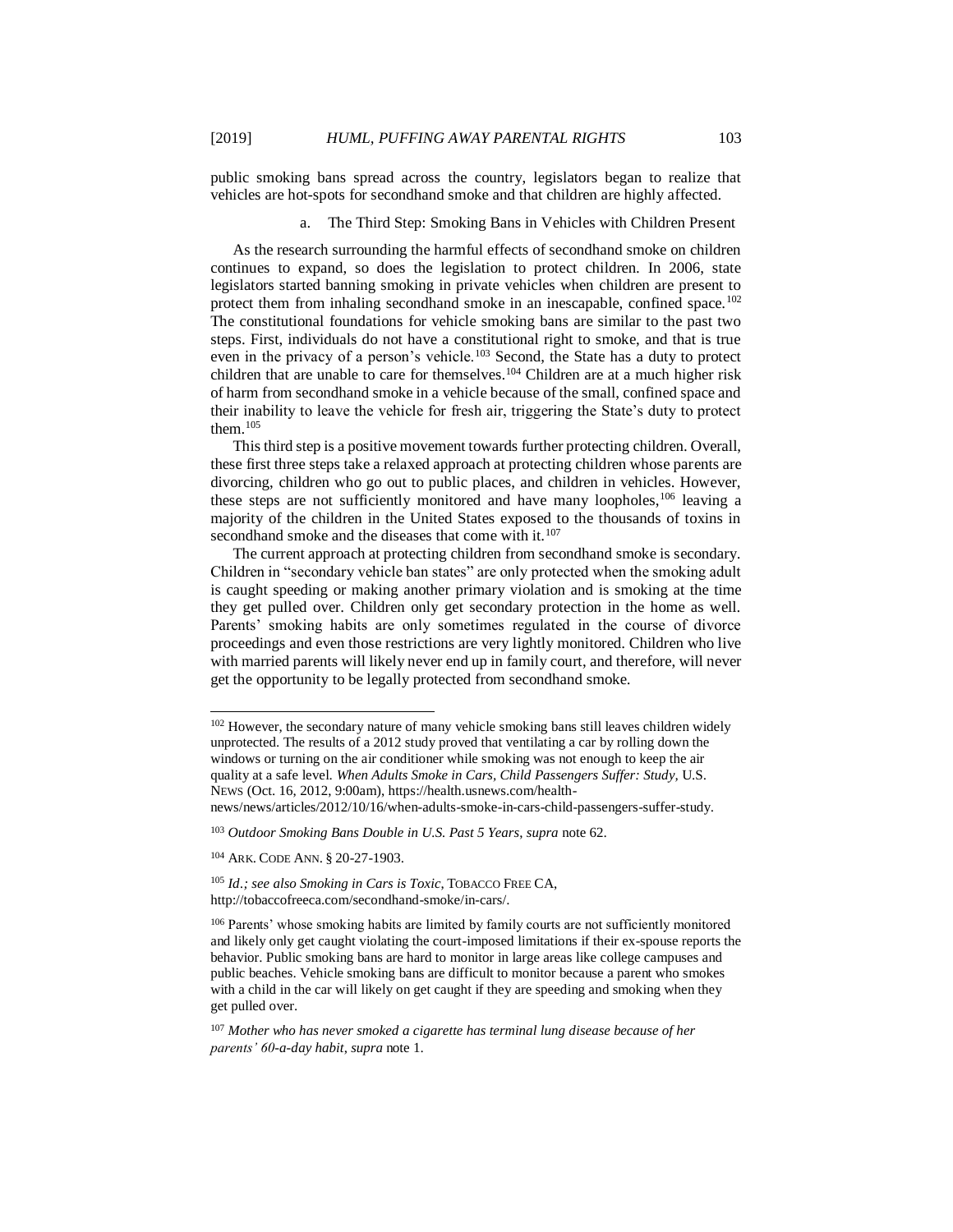These secondary steps that have been taken are important, but children can only be successfully protected from secondhand smoke if the courts and legislators take a primary approach at protecting children's health and wellbeing. To take the necessary primary step, courts and legislators must include secondhand smoke exposure in child abuse laws.

# *C. The Next Step, Child Abuse Charges – Closing the Loopholes Based on The Constitutional Foundations of the First Three Steps*

#### 1. Where Are the Loopholes that Allow Secondhand Smoke to Harm Children?

Children who are not in the midst of divorce proceedings, children whose divorced parents are disregarding their court-mandated smoking bans, children in the presence of adults who are not caught smoking in vehicles, children that are in vehicles with a smoking adult in a state where it is a secondary offense – these are only a small sample of the ways that children are still unprotected from secondhand smoke in our country. The three steps that have already been taken to protect children are a positive start, but many children are still unprotected from adults who are unaware of bans and regulations, parents who are unaware of the toxic harms of secondhand smoke on their children, and people who smoke around children in unregulated areas.

### 2. Why Haven't We Closed the Loopholes?

Regulated parental smoking is difficult to monitor. In custody cases, the parents are putting themselves into the courts discretion, and therefore, subjecting their kids to an opportunity for protection.<sup>108</sup> The same is not true for non-divorcing families, so it is difficult for the court to protect children when they are unaware of the harms they are suffering. Further, courts are reluctant to regulate parents' habits, both inside and outside the home, because they would likely face backlash for intervening in a parent's right to raise their child and make their own decisions.<sup>109</sup> Several Supreme Court rulings show that the court is usually hesitant to intervene in the privacy of family life.<sup>110</sup> However, courts that have intervened, justify the intervention with their duty

<sup>108</sup> Mireille O. Butler, *Parental Autonomy Versus Children's Health Rights: Should Parents Be Prohibited from Smoking in the Presence of Their Children?*, 74 WASH. U. L. Q. 223, 239 (1996).

<sup>109</sup> Many families would push back against regulations because of the notion of the "family sphere" and the belief that the government should not intervene in family privacy. *Id.* at 227.

<sup>110</sup> In *Meyer v. Nebraska,* the court held that a statute was unreasonable that prevented parents from teaching their children a foreign language before finishing eighth grade because it interfered with parental autonomy and violated parents' rights to liberty. However, the Supreme Court suggested that the statute would have been justified in interfering with parental rights if the State had shown that teaching children foreign language was detrimental to their health. Meyer v. Nebraska, 262 U.S. 390 (1923). Although courts respect individual's privacy, they only do so where a person is not violating laws in their home. Like laws prohibiting assault and fraud, laws to protect children do not stop at the door of a person's home and a person's rights to privacy does not give them immunity inside their home.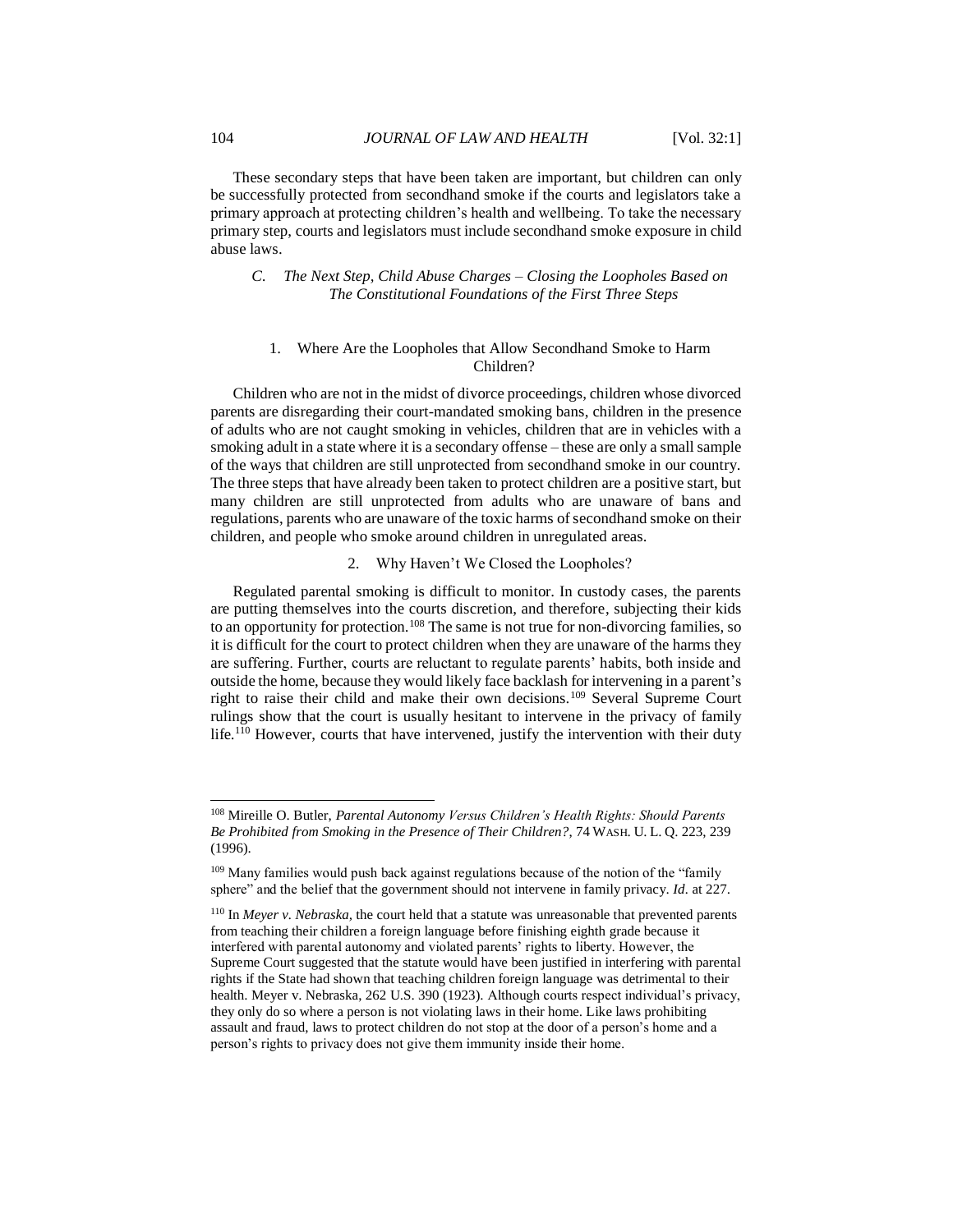to protect children from harm.<sup>111</sup> Parents do have a right to privacy and autonomy in raising their children, but the Supreme Court has ruled that the right to privacy is not absolute and does not give parents the right to harm their children.<sup>112</sup>

# 3. How Can We Close the Loopholes?

Courts and legislators can fill this void by relying on the same constitutional foundations in the first three steps: smoking is not a constitutional right, the state has a duty to protect children who cannot protect themselves, and the right to risk one's own health does not come with the right to risk another person's health.<sup>113</sup> By relying on these constitutional foundations, courts can interpret child abuse laws to include exposure to secondhand smoke and legislators can enact statutes prohibiting smoking cigarettes in the presence of children.

Most states' child abuse laws contain some close variation of the following elements:

Any act (or failure to act) that:

- (1.) Results in imminent risk or serious harm to a child's health and welfare due to physical, emotional, or sexual abuse;
- (2.) Affects a child (typically under the age of 18);
- (3.) By a parent or caregiver who is responsible for the child's welfare.<sup>114</sup>

The second element – "affects a child" – is automatically satisfied because it is well settled that smoking has both physical and behavioral effects on children.<sup>115</sup> The third element  $-$  "By a parent or caregiver"  $-$  is automatically satisfied whenever a parent or caregiver smokes around the child. Secondhand smoke affects everyone in the vicinity of the smoker, and this affect is more frequent for children when the smoker is the parent or caregiver.<sup>116</sup> However, the first element is the one that gives courts leeway to interpret secondhand smoke as an "imminent risk or serious harm," thereby making secondhand smoke exposure child abuse.

Exposing a child to secondhand smoke can only be considered child abuse if the secondhand smoke "results in imminent risk or serious harm to a child's health and welfare." The typical imminent risks or serious harms that lead to child abuse convictions include punching or hitting a child, burning a child with a cigarette,

<sup>111</sup> In *Prince v. Massachusetts* and *Wisconsin v. Yoder,* the Supreme Court stated that not every aspect of family life is protected from regulation. The Court held that a statute is constitutionally proper when its purpose is to prevent harm to children, and the State can show that the parents' conduct will endanger the health of the child. Prince v. Massachusetts*,* 321 U.S. 158 (1944); Wisconsin v. Yoder*,* 406 U.S. 205 (1972).

<sup>112</sup> Chinnock, *supra* note 41.

<sup>113</sup> Rodrigues, *supra* note 24*; see also Outdoor Smoking Bans Double in U.S. Past 5 Years*, *supra* note 62.

<sup>&</sup>lt;sup>114</sup> Child Abuse Overview, FINDLAW, http://criminal.findlaw.com/criminal-charges/childabuse-overview.html.

<sup>115</sup> *Protecting Infants and Children from Secondhand Smoke*, *supra* note 4.

<sup>116</sup> U.S. Dep't of Health, Education, and Welfare Public Health Servs.*, supra* note 25.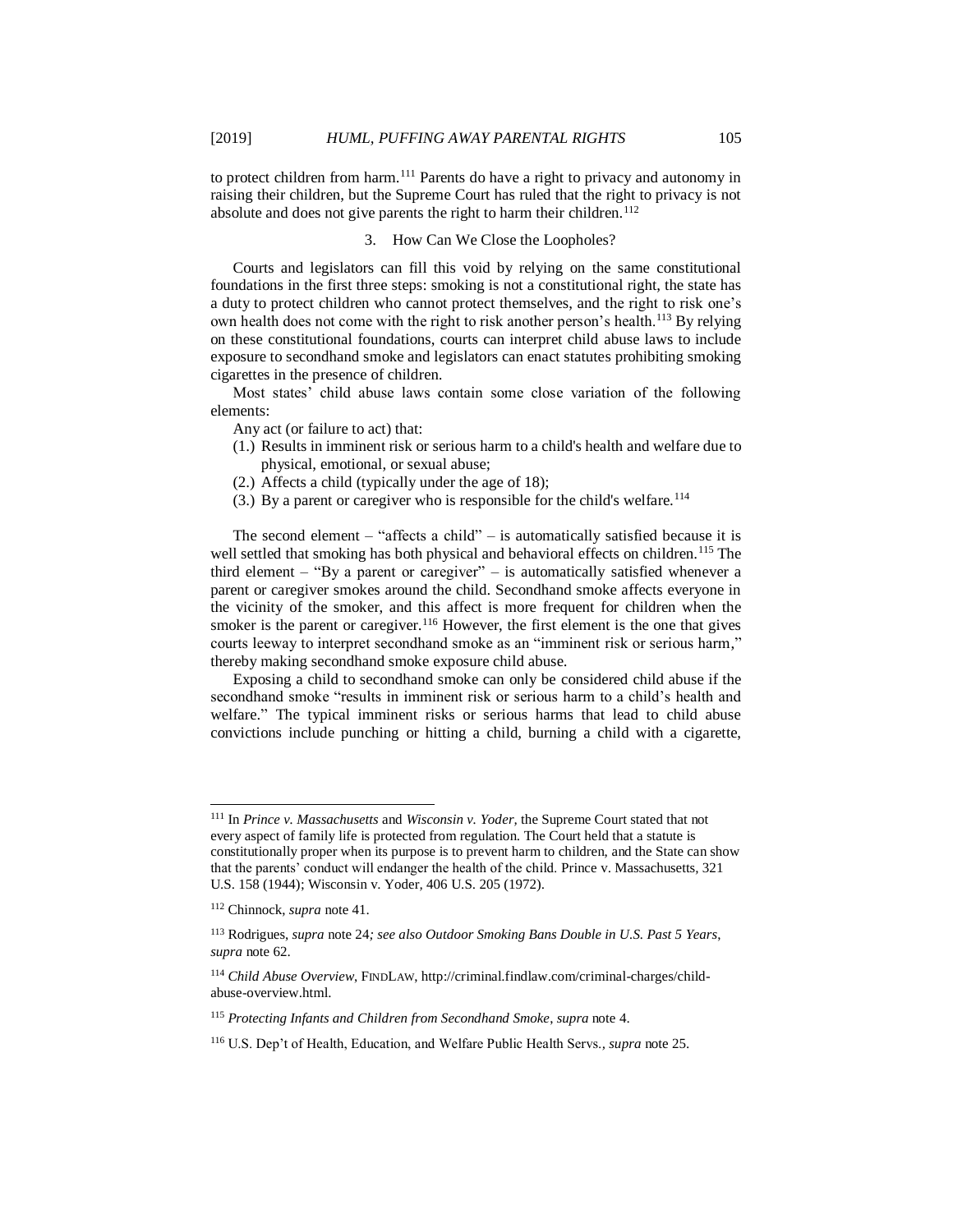pushing a child into a wall or onto the floor, and depriving a child of food or water.<sup>117</sup> These typical types of harm come with corresponding, imminent, and visible effects such as bruises, cuts, burns and blisters, broken bones, and malnourishment.<sup>118</sup> Compared to these harms, secondhand smoke exposure and the diseases caused by it seem to not fit in.

#### *a. Satisfying the "Imminent Risk" Element*

One way to satisfy the first element of child abuse is to prove an "imminent risk". Asthma attacks triggered by secondhand smoke are the most immediately obvious type of imminent risk.<sup>119</sup> However, there are many other imminent risks caused by secondhand smoke that are not immediately apparent, like a bruise or a broken bone, but are often more serious. Secondhand smoke inhalation puts children in imminent risk of serious illnesses like pneumonia, lung cancer, heart disease, and respiratory infections.

Since secondhand smoke exposure is not currently considered child abuse, there is hardly any case law on whether secondhand smoke is an imminent risk to children. However, courts have answered the question of whether causing disease or illness constitutes an imminent risk in other contexts. In cases concerning inmates' exposure to secondhand smoke, courts have held that inmates have a cause of action under the Eighth Amendment, even when the inmate does not show symptoms of illness, because the health risks from secondhand smoke exposure are "sufficiently imminent."<sup>120</sup>

In a case questioning whether food that could possibly cause illness should be marked with a warning, the court held that only the exposure to the risk must be imminent, not the physical onset of disease.<sup>121</sup> In a case concerning a child with asthma, the court held that granting custody to his smoking mother would expose the child to imminent danger.<sup>122</sup> In accordance with the precedent that proves causing illness or disease constitutes an imminent risk, courts have a duty to interpret "imminent risk" in child abuse statutes to include secondhand smoke exposure.

#### *b. Satisfying the "Serious Harm" Element*

The other way to satisfy the first element of child abuse is to prove "serious harm." As the court stated in *Day v. Day*, "an avalanche of authoritative scientific studies is

<sup>117</sup> *Effects of Child Abuse and Neglect,* JOYFUL HEART FOUNDATION,

http://www.joyfulheartfoundation.org/learn/child-abuse-neglect/effects-child-abuse-neglect; *The Issue of Child Abuse,* CHILDHELP, https://www.childhelp.org/child-abuse/.

<sup>118</sup> *The Issue of Child Abuse, supra* note 117.

<sup>119</sup> *Protecting Infants and Children from Secondhand Smoke*, *supra* note 4.

 $120$  Joy v. Healthcare C.M.S., 534 F. Supp. 2d 482 (U.S. Dist. 2008) (citing Helling v. McKinney, 509 U.S. 25, 113 S. Ct. 2475 (1993)). The court held that the inmate had a cause of action for cruel and unusual punishment.

<sup>121</sup> Baur v. Veneman, 352 F.3d 625 (U.S. 2d Dist. 2003). Child abuse statutes do not specifically state when or if the imminent risk must trigger a physical reaction, so courts can interpret the statute to include imminent risks of long term affects and diseases. *Child Abuse Overview*, *supra* note 114.

<sup>122</sup> Lizzio v. Lizzio, 162 Misc. 2d 701, 618 N.Y.S.2d 934 (1994).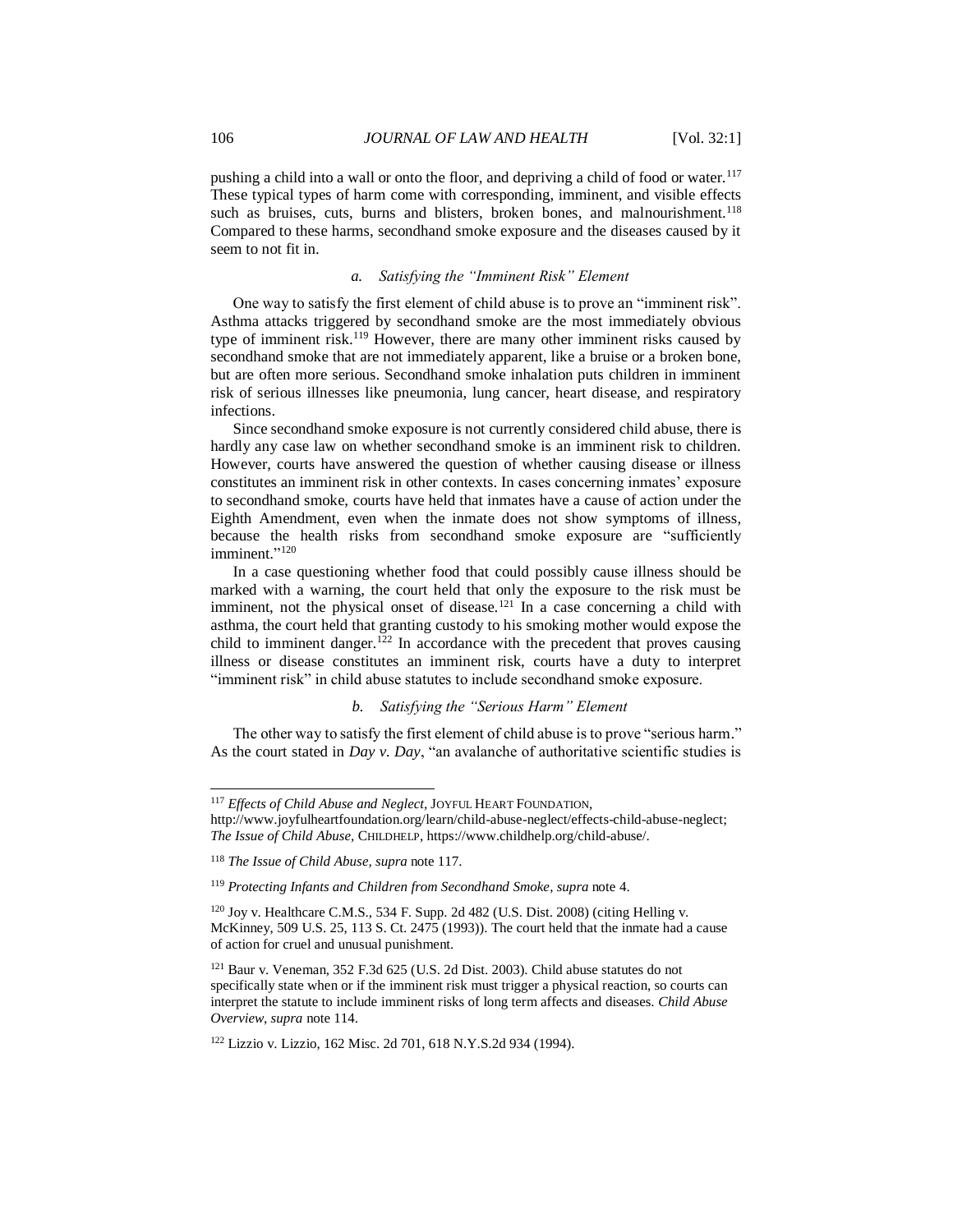clear and convincing evidence that secondhand smoke constitutes a real and substantial danger to children because it causes and aggravates serious diseases in children." <sup>123</sup> It is both scientifically proven and common knowledge that asthma attacks, lung cancer, and heart disease are serious and harmful.<sup>124</sup> The diseases that children can suffer during childhood and later in life as adults should be interpreted as imminent risks of harm to a child's welfare later in life or as a serious harm once the toxins enter their body and put them at risk of disease.

Accordingly, courts and legislators have the constitutional and factual basis to interpret child abuse statutes to include secondhand smoke exposure and enact more effective legislation to protect children because secondhand smoke is both an imminent risk and a serious harm. Once courts and legislators take this next step, legislators can make an effective plan to enforce child abuse statutes, monitor parents' smoking habits, and protect children across the country from secondhand smoke and its avoidable diseases.<sup>125</sup>

# 4. A Proposed Plan to Close the Loopholes

As established in the above analysis, courts and the legislature have a duty to protect children from harm, and they have a legal and constitutional basis to do so. The courts and legislature have a duty to protect children from harm under the *Parens Patriae* Doctrine that the state must care for people who are unable to care for themselves.<sup>126</sup> Constitutionally, smokers do not have any protections under the First or Fourteenth Amendments, and there is no explicit constitutional right to smoke.<sup>127</sup> Furthermore, parents' right to privacy, although constitutionally protected, is not an absolute right and does not allow parents to physically harm their children.<sup>128</sup> Finally, as defined in child abuse laws, case law, and legislative precedent, secondhand smoke fits soundly within the definition and interpretation of "imminent risk" and "serious harm."

Currently, there are several protections in place to reduce children's' exposure to secondhand smoke. However, each approach has major loopholes, and they are not strictly enforced. First, courts protect children in custody cases. However, only 50% of children are children of divorced parents, and even fewer than 50% will be involved in custody disputes and end up in front of a family court judge.<sup>129</sup> For the children who do end up in front of a family court judge, it is not guaranteed that the judge will consider parental smoking as a factor in deciding custody. For the children who are in front of a judge that considers parental smoking, it is not guaranteed that they will be kept away from the smoking parent 100% of the time or that any protections will be

<sup>&</sup>lt;sup>123</sup> Day v. Day, 5<sup>th</sup> Dist. Ashland No. 04COA74, 2005-Ohio-4343, ¶ 27.

<sup>124</sup> *Id.*

<sup>&</sup>lt;sup>125</sup> One way to monitor parents' smoking habits would be to enact legislation requiring mandated reporters such as doctors and teachers to report cases of children who say their parents smoke around them, children who smell of cigarette smoke, or children who frequently suffer from respiratory infections or asthma attacks.

<sup>126</sup> *Johnita M.D.*, 191 Misc.2d 301 at 304.

<sup>127</sup> *Saad*, U.S. Dist. No. 11-C-7419 (N. Dist Ill. 2001).

<sup>128</sup> Chinnock, *supra* note 41.

<sup>129</sup> *Skidmore-Shafer,* 770 So. 2d 1097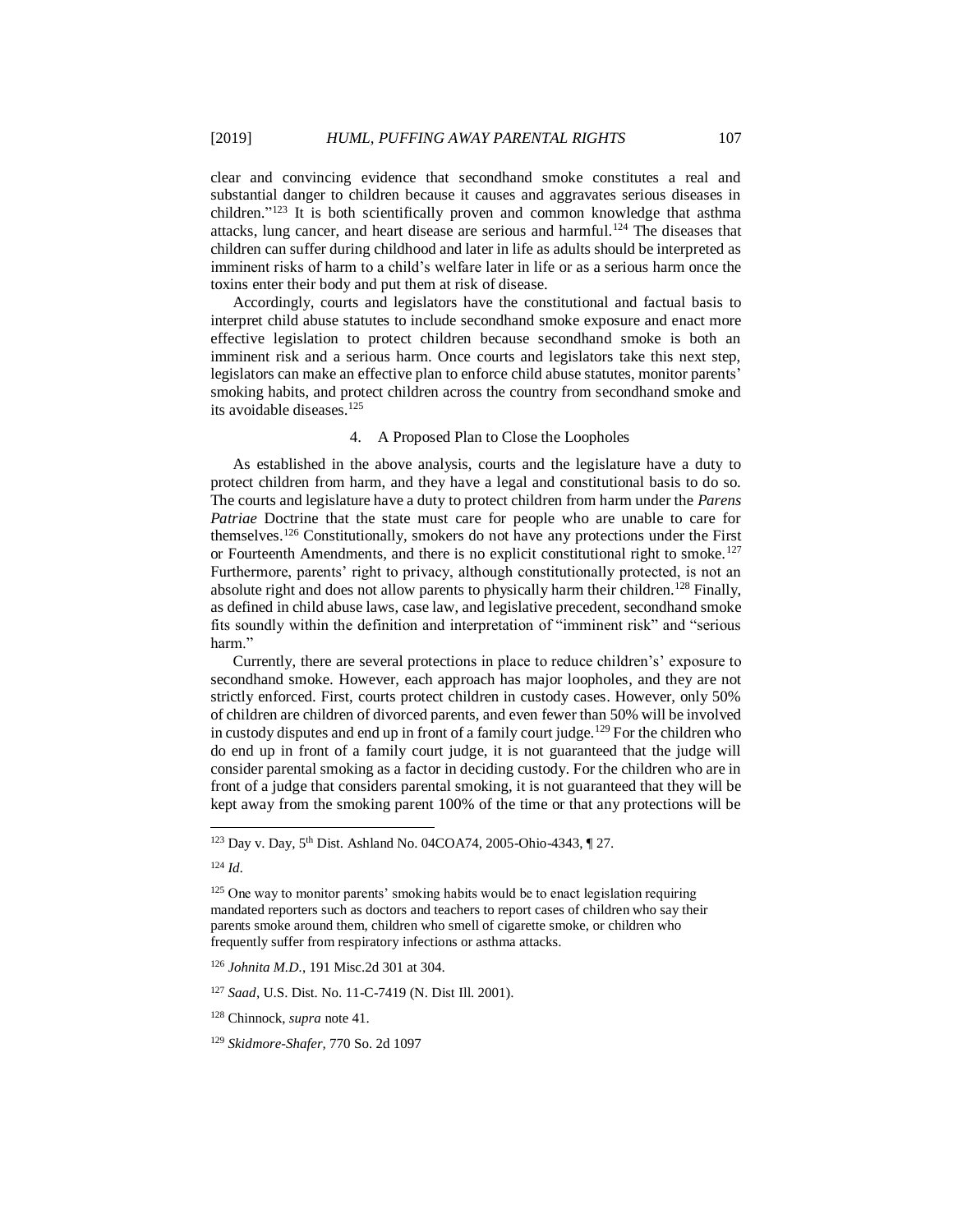followed by the parents and enforced by the courts. One way to enforce smoking bans in the home would be to install smoke detectors that detect tobacco smoke levels in homes with children. Then, the readings would be sent electronically to the appropriate government agency, who could then fine or charge parents with child abuse. Second, people are protected from secondhand smoke in some public places. However, many people are unaware of smoking bans in some public places or they do not obey the bans because they assume there will be no punishment for violating them. Third, legislatures have banned smoking in vehicles in eight states. However, many of those states have relaxed punishments and only consider violations on a secondary basis.<sup>130</sup>

Smoking bans and regulations could be more strictly enforced if they were more uniform. It is difficult for a police officer to punish a smoking parent or for a doctor to report a smoking parent if they do not have basis to believe that the parent is violating any public bans or court mandated restrictions. If smoking bans and regulations were more uniform, it would be cause for concern and punishment if a parent was caught smoking near their child under any circumstance.

Once smoking bans and regulations are more consistent and uniform, smoking ban areas must make patrons aware of the smoking bans, monitor for violations, and punish violators. Monitoring for violations in public places and enclosed venues is admittedly much easier than monitoring for violations inside a person's home. Monitoring for secondhand smoke exposure in homes can be more consistent by requiring all doctors, teachers, and other mandated reporters to report cases of children who are exposed to secondhand smoke. Furthermore, the punishments must be more uniform in order to achieve consistency. Vehicle smoking ban violators are more likely to re-violate the ban in a state that imposes a fifty dollar fine compared to a state that imposes a one hundred and fifty dollar fine. Overall, the current protections have loopholes and appear weak because they are not strictly enforced, and consequently, many children are still being exposed to harmful levels of secondhand smoke.

In addition to the current smoking bans and regulations being more strictly enforced, new bans must be added to protect children in places other than vehicles and public places. Currently, there are no federal smoking bans, leading to inconsistencies across the country. To ensure maximum protection for children nationwide, the legislature must enact federal laws making it illegal to smoke near children in any context. The legislature should, and has the legal foundation to, include secondhand smoke exposure in the definition of "imminent risk" and "serious harm". Subsequently, courts must follow through by punishing secondhand smoke exposure as child abuse.

#### IV. CONCLUSION

Overall, United States' courts, legislators, and public and private venues are slowly ramping up protections against secondhand smoke for non-smokers and children. There is a prevalent, undeniable reason for these growing restrictions: secondhand smoke is toxic and causes deadly diseases. Unfortunately, for our country's most vulnerable population—children—the courts and legislators have yet to stand up in their favor in a meaningful, effective way.

The current laws and restrictions show an awareness of the harms caused by secondhand smoke and they lay a foundation for constitutionally proper action and protection, but they are secondary and passive approaches. It is within the courts' and

<sup>130</sup> *Supra,* note 67.